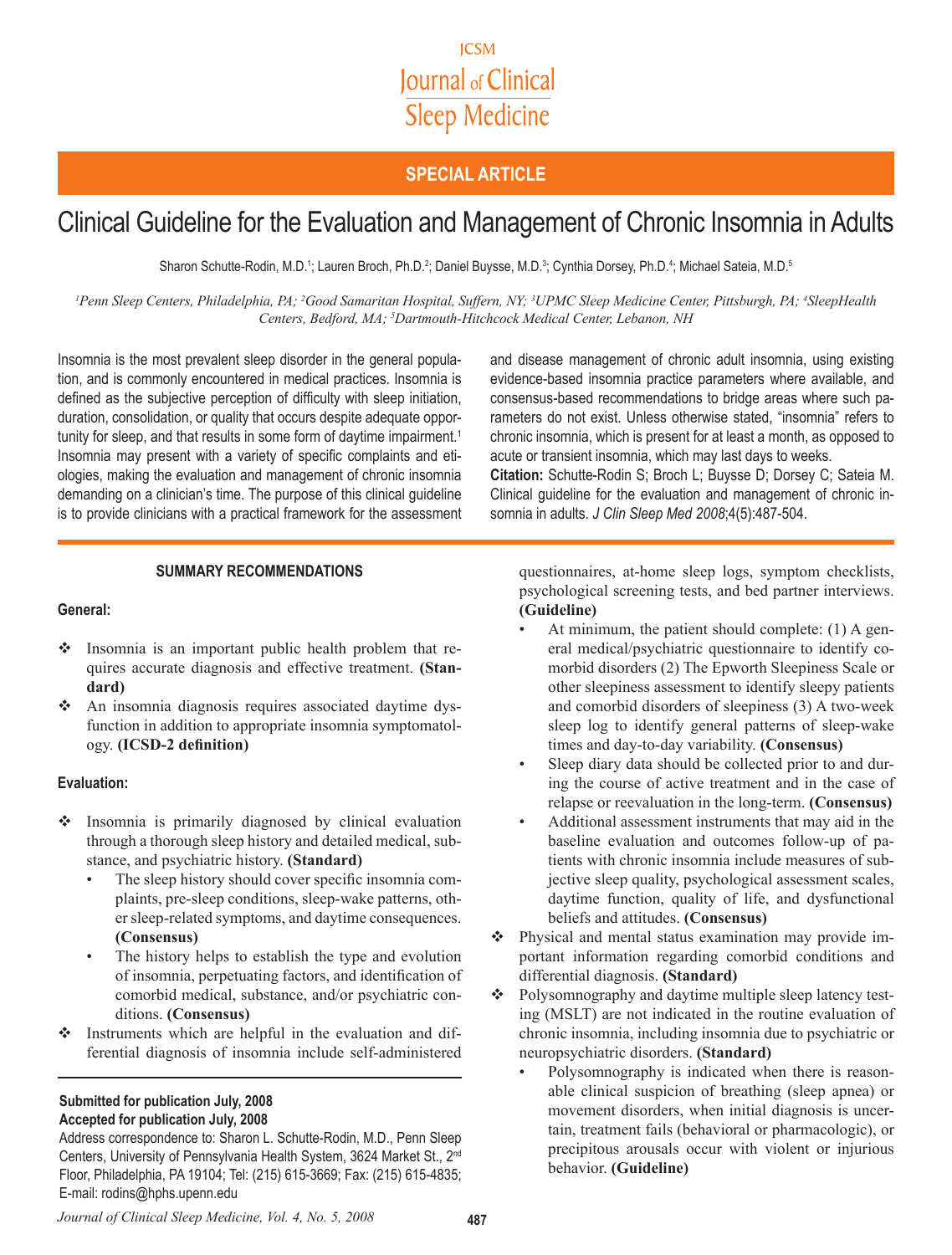- Actigraphy is indicated as a method to characterize circadian rhythm patterns or sleep disturbances in individuals with insomnia, including insomnia associated with depression. **(Option)**
- Other laboratory testing (e.g., blood, radiographic) is not indicated for the routine evaluation of chronic insomnia unless there is suspicion for comorbid disorders. **(Consensus)**

## **Differential Diagnosis:**

• The presence of one insomnia disorder does not exclude other disorders, as multiple primary and comorbid insomnia disorders may coexist. **(Consensus)**

## **Treatment Goals/Treatment Outcomes:**

- $\triangle$  Regardless of the therapy type, primary treatment goals are: (1) to improve sleep quality and quantity and (2) to improve insomnia related daytime impairments**. (Consensus)**
- Other specific outcome indicators for sleep generally include measures of wake time after sleep onset (WASO), sleep onset latency (SOL), number of awakenings, sleep time or sleep efficiency, formation of a positive and clear association between the bed and sleeping, and improvement of sleep related psychological distress. **(Consensus)**
- Sleep diary data should be collected prior to and during the course of active treatment and in the case of relapse or reevaluation in the long term (every 6 months). **(Consensus)**
- $\triangle$  In addition to clinical reassessment, repeated administration of questionnaires and survey instruments may be useful in assessing outcome and guiding further treatment efforts. **(Consensus)**
- Ideally, regardless of the therapy type, clinical reassessment should occur every few weeks and/or monthly until the insomnia appears stable or resolved, and then every 6 months, as the relapse rate for insomnia is high. **(Consensus)**
- When a single treatment or combination of treatments has been ineffective, other behavioral therapies, pharmacological therapies, combined therapies, or reevaluation for occult comorbid disorders should be considered. **(Consensus)**

## **Psychological and Behavioral Therapies:**

- Psychological and behavioral interventions are effective and recommended in the treatment of chronic primary and comorbid (secondary) insomnia. **(Standard)**
	- These treatments are effective for adults of all ages, including older adults, and chronic hypnotic users. **(Standard)**
	- These treatments should be utilized as an initial intervention when appropriate and when conditions permit. **(Consensus)**
- $\cdot \cdot$  Initial approaches to treatment should include at least one behavioral intervention such as *stimulus control therapy or relaxation therapy, or the combination of cognitive therapy, stimulus control therapy, sleep restriction therapy with*

*or without relaxation therapy—*otherwise known as cognitive behavioral therapy for insomnia (CBT-I). **(Standard)**

- Multicomponent therapy (without cognitive therapy) is effective and recommended therapy in the treatment of chronic insomnia. **(Guideline)**
- Other common therapies include *sleep restriction*, *paradoxical intention*, and *biofeedback therapy*. **(Guideline)**
- Although all patients with chronic insomnia should adhere to rules of good *sleep hygiene*, there is insufficient evidence to indicate that sleep hygiene alone is effective in the treatment of chronic insomnia. It should be used in combination with other therapies. **(Consensus)**
- When an initial psychological/ behavioral treatment has been ineffective, other psychological/ behavioral therapies, combination CBT-I therapies, combined treatments (see below), or occult comorbid disorders may next be considered. **(Consensus)**

## **Pharmacological Treatment:**

- Short-term hypnotic treatment should be supplemented with behavioral and cognitive therapies when possible. **(Consensus)**
- When pharmacotherapy is utilized, the choice of a specific pharmacological agent within a class, should be directed by: (1) symptom pattern; (2) treatment goals; (3) past treatment responses; (4) patient preference; (5) cost; (6) availability of other treatments; (7) comorbid conditions; (8) contraindications; (9) concurrent medication interactions; and (10) side effects. **(Consensus)**
- \* For patients with primary insomnia (psychophysiologic, idiopathic or paradoxical ICSD-2 subtypes), when pharmacologic treatment is utilized alone or in combination therapy, the recommended general sequence of medication trials is: **(Consensus)**
	- Short-intermediate acting benzodiazepine receptor agonists (BZD or newer BzRAs) or ramelteon: examples of these medications include zolpidem, eszopiclone, zaleplon, and temazepam
	- Alternate short-intermediate acting BzRAs or ramelteon if the initial agent has been unsuccessful
	- Sedating antidepressants, especially when used in conjunction with treating comorbid depression/anxiety: examples of these include trazodone, amitriptyline, doxepin, and mirtazapine
	- Combined BzRA or ramelteon and sedating antidepressant
	- Other sedating agents: examples include anti-epilepsy medications (gabapentin, tiagabine) and atypical antipsychotics (quetiapine and olanzapine)
		- $\triangleright$  These medications may only be suitable for patients with comorbid insomnia who may benefit from the primary action of these drugs as well as from the sedating effect.
- Over-the-counter antihistamine or antihistamine/analgesic type drugs (OTC "sleep aids") as well as herbal and nutritional substances (e.g., valerian and melatonin) are not recommended in the treatment of chronic insomnia due to the relative lack of efficacy and safety data. **(Consensus)**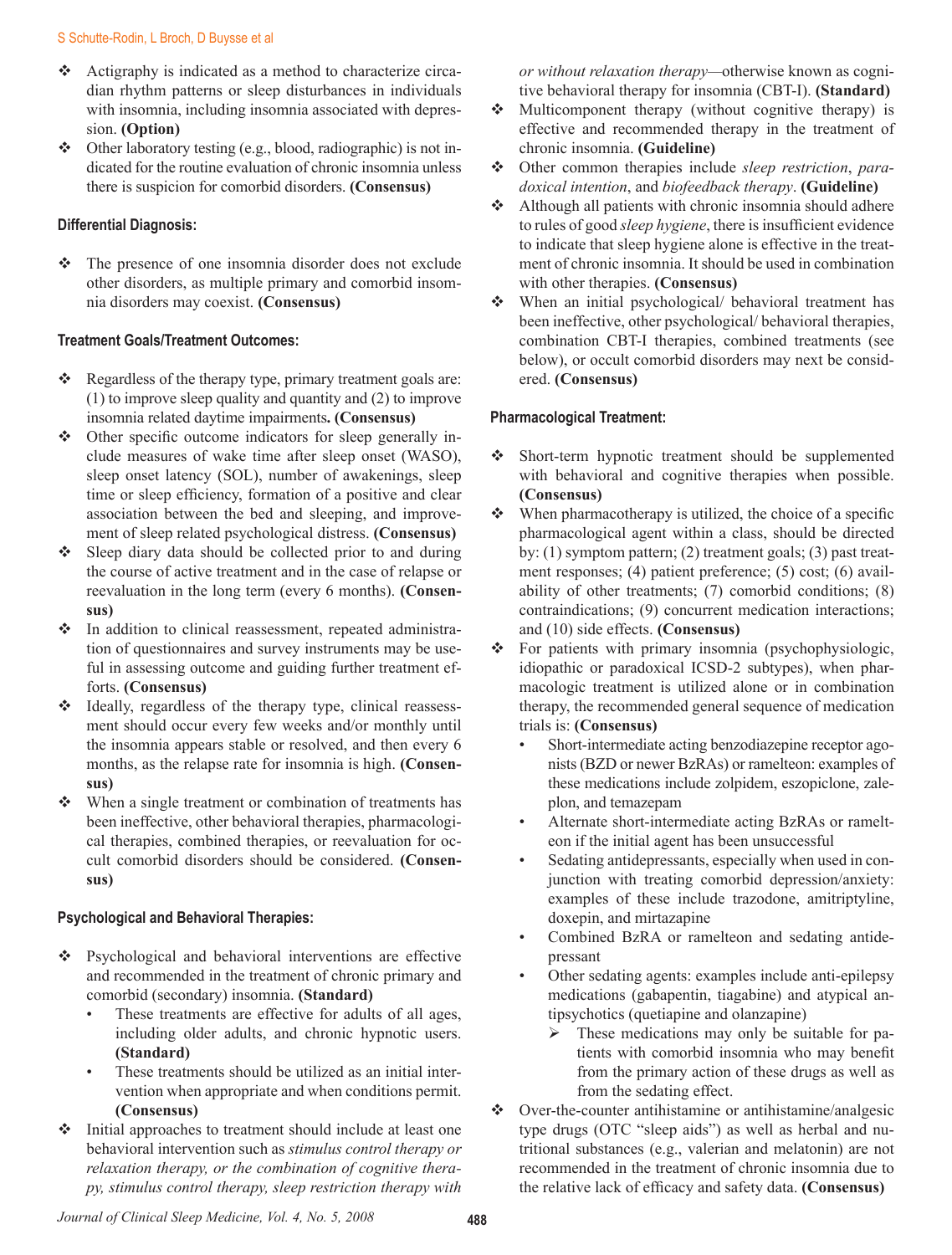- Older approved drugs for insomnia including barbiturates, barbiturate-type drugs and chloral hydrate are not recommended for the treatment of insomnia. **(Consensus)**
- $\triangle$  The following guidelines apply to prescription of all medications for management of chronic insomnia: **(Consensus)**
	- Pharmacological treatment should be accompanied by patient education regarding: (1) treatment goals and expectations; (2) safety concerns; (3) potential side effects and drug interactions; (4) other treatment modalities (cognitive and behavioral treatments); (5) potential for dosage escalation; (6) rebound insomnia.
	- Patients should be followed on a regular basis, every few weeks in the initial period of treatment when possible, to assess for effectiveness, possible side effects, and the need for ongoing medication.
	- Efforts should be made to employ the lowest effective maintenance dosage of medication and to taper medication when conditions allow.
		- $\triangleright$  Medication tapering and discontinuation are facilitated by CBT-I.
	- Chronic hypnotic medication may be indicated for longterm use in those with severe or refractory insomnia or chronic comorbid illness. Whenever possible, patients should receive an adequate trial of cognitive behavioral treatment during long-term pharmacotherapy.
		- $\triangleright$  Long-term prescribing should be accompanied by consistent follow-up, ongoing assessment of effectiveness, monitoring for adverse effects, and evaluation for new onset or exacerbation of existing comorbid disorders
		- $\triangleright$  Long-term administration may be nightly, intermittent (e.g., three nights per week), or as needed.

## **Combined Treatments:**

- \* The use of combined therapy (CBT-I plus medication) should be directed by (1) symptom pattern; (2) treatment goals; (3) past treatment responses; (4) patient preference; (5) cost; (6) availability of other treatments; (7) comorbid conditions; (8) contraindications; (9) concurrent medication interactions; and (10) side effects. **(Consensus)**
- \* Combined therapy shows no consistent advantage or disadvantage over CBT-I alone. Comparisons to long-term pharmacotherapy alone are not available. **(Consensus)**

## **INTRODUCTION**

Insomnia symptoms occur in approximately 33% to 50% of the adult population; insomnia symptoms with distress or imnsomnia symptoms occur in approximately 33% to 50% of pairment (general insomnia disorder) in 10% to 15%. Consistent risk factors for insomnia include increasing age, female sex, comorbid (medical, psychiatric, sleep, and substance use) disorders, shift work, and possibly unemployment and lower socioeconomic status. "Insomnia" has been used in different contexts to refer to either a symptom or a specific disorder. In this guideline, an insomnia disorder is defined as a subjective report of difficulty with sleep initiation, duration, consolidation, or quality that occurs despite adequate opportunity for sleep, and that results in some form of daytime impairment. Because insomnia may present with a variety of specific complaints and contributing factors, the time required for evaluation and management of chronic insomnia can be demanding for clinicians. The purpose of this clinical guideline is to provide clinicians with a framework for the assessment and management of chronic adult insomnia, using existing evidence-based insomnia practice parameters where available, and consensus-based recommendations to bridge areas where such parameters do not exist.

## **METHODS**

This clinical guideline includes both evidence-based and consensus-based recommendations. In the guideline summary recommendation section, each recommendation is accompanied by its level of evidence: standard, guideline, option, or consensus based. "Standard," "guideline," and "option" recommendations were incorporated from evidence-based American Academy of Sleep Medicine (AASM) practice parameter papers. "Consensus" recommendations were developed using a modified nominal group technique. The development of these recommendations and their appropriate use are described below.

## **Evidence-Based Practice Parameters**

In the development of this guideline, existing AASM practice parameter papers relevant to the evaluation and management of chronic insomnia in adults were incorporated.<sup>2-6</sup> These practice parameter papers, many of which addressed specific insomnia-related topics rather than providing a comprehensive clinical chronic insomnia practice guideline for clinicians, were previously developed via a computerized, systematic search of the scientific literature (for specific search terms and further details, see referenced practice parameter) and subsequent critical review, evaluation, and evidence-grading of all pertinent studies.<sup>7</sup>

On the basis of this review the AASM Standards of Practice Committee developed practice parameters. Practice parameters were designated as "Standard," "Guideline," or "Option" based on the quality and amount of scientific evidence available (Table 1).

### **Consensus-Based Recommendations**

Consensus-based recommendations were developed for this clinical guideline to address important areas of clinical practice that had not been the subject of a previous AASM practice parameter, or where the available empirical data was limited or inconclusive. Consensus-based recommendations reflect the shared judgment of the committee members and reviewers, based on the literature and common clinical practice of topic experts, and were developed using a modified nominal group technique. An expert insomnia panel was assembled by the AASM to author this clinical guideline. In addition to using all AASM practice parameters and AASM Sleep publications through July 2007, the expert panel reviewed other relevant source articles from a Medline search (1999 to October 2006; all adult ages including seniors; "insomnia and" key words relating to evaluation, testing, and treatments. Using a face-to-face meeting, voting sur-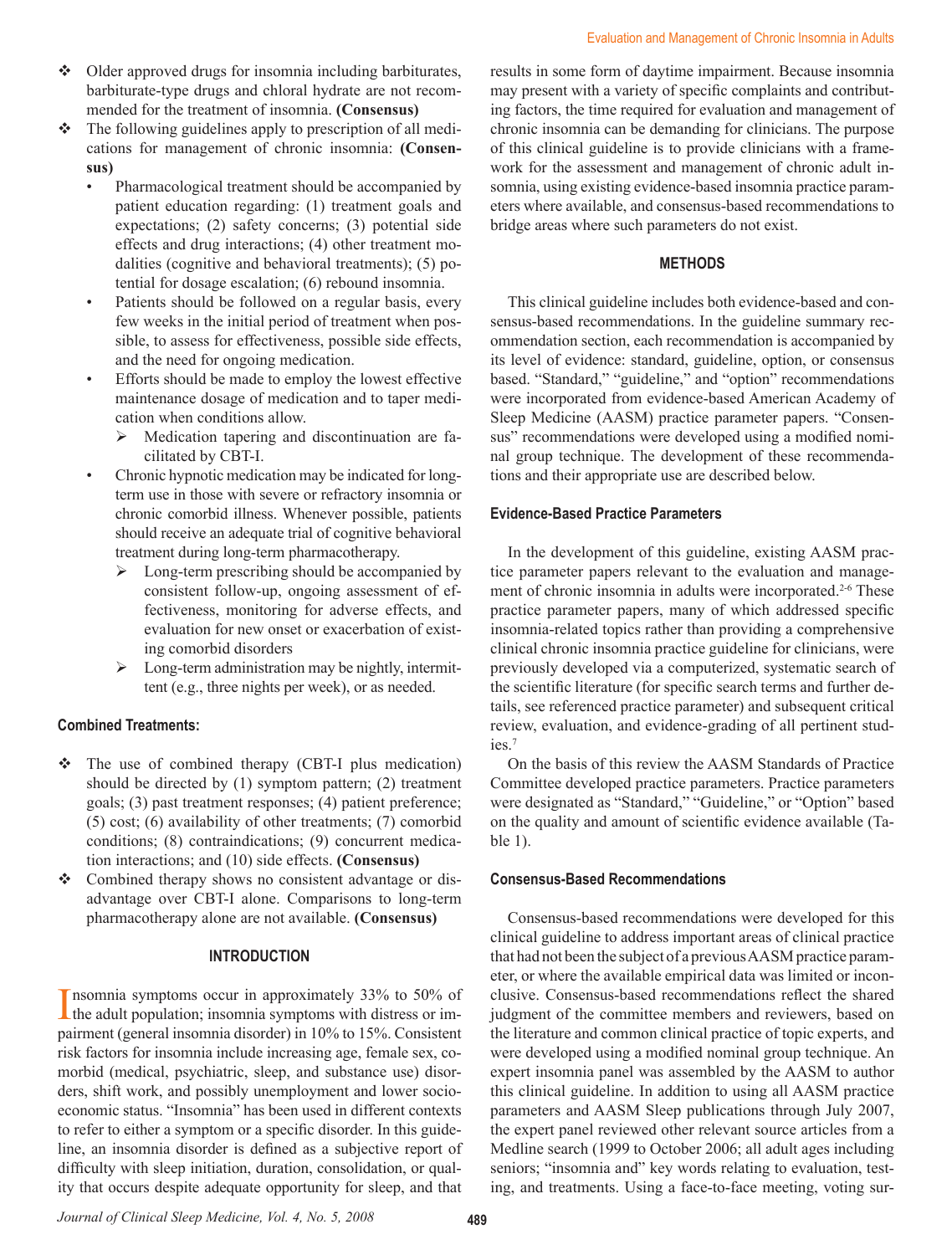| <b>Table 1—AASM</b> Levels of Recommendations |
|-----------------------------------------------|
|-----------------------------------------------|

| Term      | <b>Definition</b>                                                                                                                 |
|-----------|-----------------------------------------------------------------------------------------------------------------------------------|
| Standard  | This is a generally accepted patient-care strategy that reflects a high degree of clinical certainty. The term standard generally |
|           | implies the use of Level 1 Evidence, which directly addresses the clinical issue, or overwhelming Level 2 Evidence.               |
| Guideline | This is a patient-care strategy that reflects a moderate degree of clinical certainty. The term guideline implies the use of      |
|           | Level 2 Evidence or a consensus of Level 3 Evidence.                                                                              |
| Option    | This is a patient-care strategy that reflects uncertain clinical use. The term option implies insufficient, inconclusive, or con- |
|           | flicting evidence or conflicting expert opinion.                                                                                  |

**Table 2**—Diagnostic Criteria for Insomnia (ICSD-2)

- A. A complaint of difficulty initiating sleep, difficulty maintaining sleep, or waking up too early, or sleep that is chronically nonrestorative or poor in quality.
- B. The above sleep difficulty occurs despite adequate opportunity and circumstances for sleep.
- C. At least one of the following forms of daytime impairment related to the nighttime sleep difficulty is reported by the patient:
	- 1. Fatigue or malaise;
	- 2. Attention, concentration, or memory impairment;
	- 3. Social or vocational dysfunction or poor school performance;
	- 4. Mood disturbance or irritability;
	- 5. Daytime sleepiness;
	- 6. Motivation, energy, or initiative reduction;
	- 7. Proneness for errors/accidents at work or while driving;
	- 8. Tension, headaches, or gastrointestinal symptoms in response to sleep loss; and
	- 9. Concerns or worries about sleep.

veys, and frequent teleconference discussions, the expert panel identified consensus areas and recommendations for those areas not covered by AASM practice parameters. Recommendations were generated by panel members and discussed by all. To minimize individual expert bias, the group anonymously voted and rated consensus recommendations from 1: strongly disagree to 9: strongly agree. Consensus was defined when all experts rated a recommendation 8 or 9. If consensus was not evident after the first vote, the consensus recommendations were discussed again, amended as appropriate, and a second anonymous vote was conducted. If consensus was not evident after the second vote, the process was repeated until consensus was attained to include or exclude a recommendation.

#### **Use of Practice Parameters and Clinical Guidelines**

AASM practice parameter papers are based on evidencebased review and grading of literature, often addressing a specific issue or topic. Clinical guidelines provide clinicians with a working overview for disease or disorder evaluation and management. These guidelines include practice parameter papers and also include areas with limited evidence in order to provide a comprehensive practice guideline. Both practice parameters and clinical guidelines define principles of practice that should meet the needs of most patients. They should not, however, be considered exhaustive, inclusive of all available methods of care, or exclusive of other methods of care reasonably expected to obtain the same results. The ultimate judgment regarding appropriateness of any specific therapy must be made by the clinician and patient in light of the individual circumstances presented by the patient, available diagnostic tools, accessible

treatment options, resources available, and other relevant factors. The AASM expects this clinical guideline to have an impact on professional behavior and patient outcomes. It reflects the state of knowledge at the time of publication and will be reviewed, updated, and revised as new information becomes available.

#### **INSOMNIA DEFINITIONS AND EPIDEMIOLOGY**

## **Insomnia Definitions**

"Insomnia" has been used in different contexts to refer to either a symptom or a specific disorder. In this guideline, an insomnia disorder is defined as a subjective report of difficulty with sleep initiation, duration, consolidation, or quality that occurs despite adequate opportunity for sleep, and that result in some form of daytime impairment (Table 2).

Except where otherwise noted, the word "insomnia" refers to an insomnia disorder in this guideline.

Insomnia disorders have been categorized in various ways in different sleep disorder classification systems. The International Classification of Sleep Disorders, 2nd Edition (ICSD-2) is used as the basis for insomnia classification in this guideline. The ICSD-2 identifies insomnia as one of eight major categories of sleep disorders and, within this group, lists twelve specific insomnia disorders (Table 3).

ICSD-2 delineates both general diagnostic criteria that apply to all insomnia disorders, as well as more specific criteria for each diagnosis. Insomnia complaints may also occur in association with comorbid disorders or other sleep disorder categories, such as sleep related breathing disorders, circadian rhythm sleep disorders, and sleep related movement disorders.

#### **Epidemiology**

Insomnia occurs in individuals of all ages and races, and has been observed across all cultures and countries.<sup>8,9</sup> The actual prevalence of insomnia varies according to the stringency of the definition used. Insomnia symptoms occur in approximately 33% to 50% of the adult population; insomnia symptoms with distress or impairment (i.e., general insomnia disorder) in 10% to 15%; and specific insomnia disorders in 5% to 10%.10 Consistent risk factors for insomnia include increasing age, female sex, comorbid (medical, psychiatric, sleep, and substance use) disorders, shift work, and possibly unemployment and lower socioeconomic status. Patients with comorbid medical and psychiatric conditions are at particularly increased risk, with psychiatric and chronic pain disorders having insomnia rates as high as 50% to 75%.11-13 The risk relationship between insomnia and psychiatric disorders appears to be bidirectional; several studies have also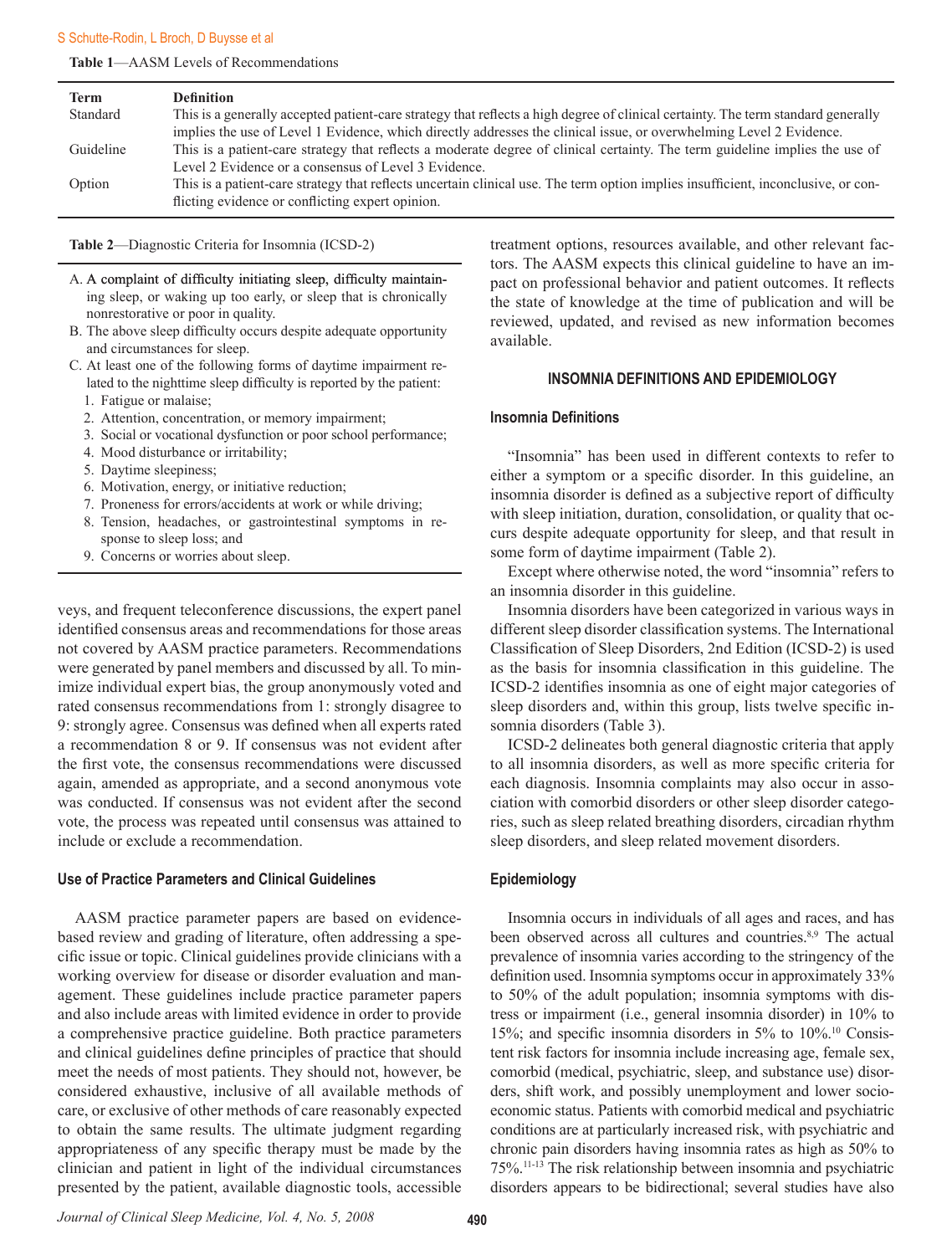#### **Table 3**—ICSD-2 Insomnia Diagnoses

## **ICSD-2 Sleep Disorder Categories: Insomnias**

Sleep Related Breathing Disorders Hypersomnias of Central Origin Circadian Rhythm Disorders Parasomnias Sleep Related Movement Disorders Isolated Symptoms Other Sleep Disorders

demonstrated an increased risk of psychiatric disorders among individuals with prior insomnia.<sup>13</sup> The course of insomnia is often chronic, with studies showing persistence in 50% to 85% of individuals over follow-up intervals of one to several years.<sup>14</sup>

#### **DIAGNOSIS OF CHRONIC INSOMNIA**

## **Evaluation**

The evaluation of chronic insomnia is enhanced by understanding models for the evolution of chronic insomnia.<sup>15-18</sup> Numerous models may be reasonable from neurobiological, neurophysiological, cognitive, behavioral (and other) perspectives. Although details of current models are beyond the scope of this practice guideline, general model concepts are critical for identifying biopsychosocial predisposing factors (such as hyperarousal, increased sleep-reactivity, or increased stress response), precipitating factors, and perpetuating factors such as (1) conditioned physical and mental arousal and (2) learned negative sleep behaviors and cognitive distortions. In particular, identification of perpetuating negative behaviors and cognitive processes often provides the clinician with invaluable information for diagnosis as well as for treatment strategies. In contrast to evolving models and diagnostic classifications for insomnia, procedures for clinical evaluation have remained relatively stable over time. Evaluation continues to rest on a careful patient history and examination that addresses sleep and waking function (Table 4), as well as common medical, psychiatric, and medication/substance-related comorbidities (Tables 5, 6, and 7). The insomnia history includes evaluation of:

**I. The Primary Complaint:** Patients with insomnia may complain of difficulty falling asleep, frequent awakenings, difficulty returning to sleep, awakening too early in the morning, or sleep that does not feel restful, refreshing, or restorative. Although patients may complain of only one type of symptom, it is common for multiple types of symptoms to co-occur, and for the specific presentation to vary over time. Key components include characterization of the complaint type, duration (months, years, lifetime), frequency (nights per week or number of times per night), severity of nighttime distress and associated daytime symptomatology, course (progressive, intermittent, relentless), factors which increase or decrease symptoms, and identification of past and current precipitants, perpetuating factors, treatments, and responses.

**Insomnias (specific disorders)** Adjustment (Acute) Insomnia Behavioral Insomnia of Childhood Psychophysiological Insomnia Paradoxical Insomnia Idiopathic Insomnia Inadequate Sleep Hygiene Insomnia Due to Mental Disorder Insomnia Due to Medical Condition Insomnia Due to Drug or Substance Insomnia Not Due to Substance or Known Physiological Condition, Unspecified Physiological (Organic) Insomnia, Unspecified

#### **Table 4**—Sleep History

**Primary insomnia complaint:**  Characterization of Complaint(s):

- Difficulty falling asleep
- • Awakenings
- Poor or unrefreshing sleep
- Onset
- Duration
- Frequency
- Severity
- Course
- Perpetuating factors
- Past and current treatments and responses
- **Pre-Sleep Conditions:** 
	- Pre-bedtime activities
	- Bedroom environment
	- Evening physical and mental status

**Sleep-Wake Schedule (average, variability):** 

- Bedtime:
- Time to fall asleep
- Factors prolonging sleep onset
- Factors shortening sleep
- Awakenings
- • number, characterization, duration;
- • associated symptoms
- • associated behaviors
- Final awakening versus Time out of bed
- Amount of sleep obtained

#### **Nocturnal Symptoms:**

Respiratory

- Motor
- Other medical
- Behavioral and psychological

## **Daytime Activities and Function:**

- Identify sleepiness versus fatigue
- Napping
- Work
- Lifestyle
- Travel

 Daytime consequences (see ICSD-2 Criteria- Table 2)

- Ouality of Life
- Mood disturbance
- Cognitive dysfunction
- • Exacerbation of comorbid conditions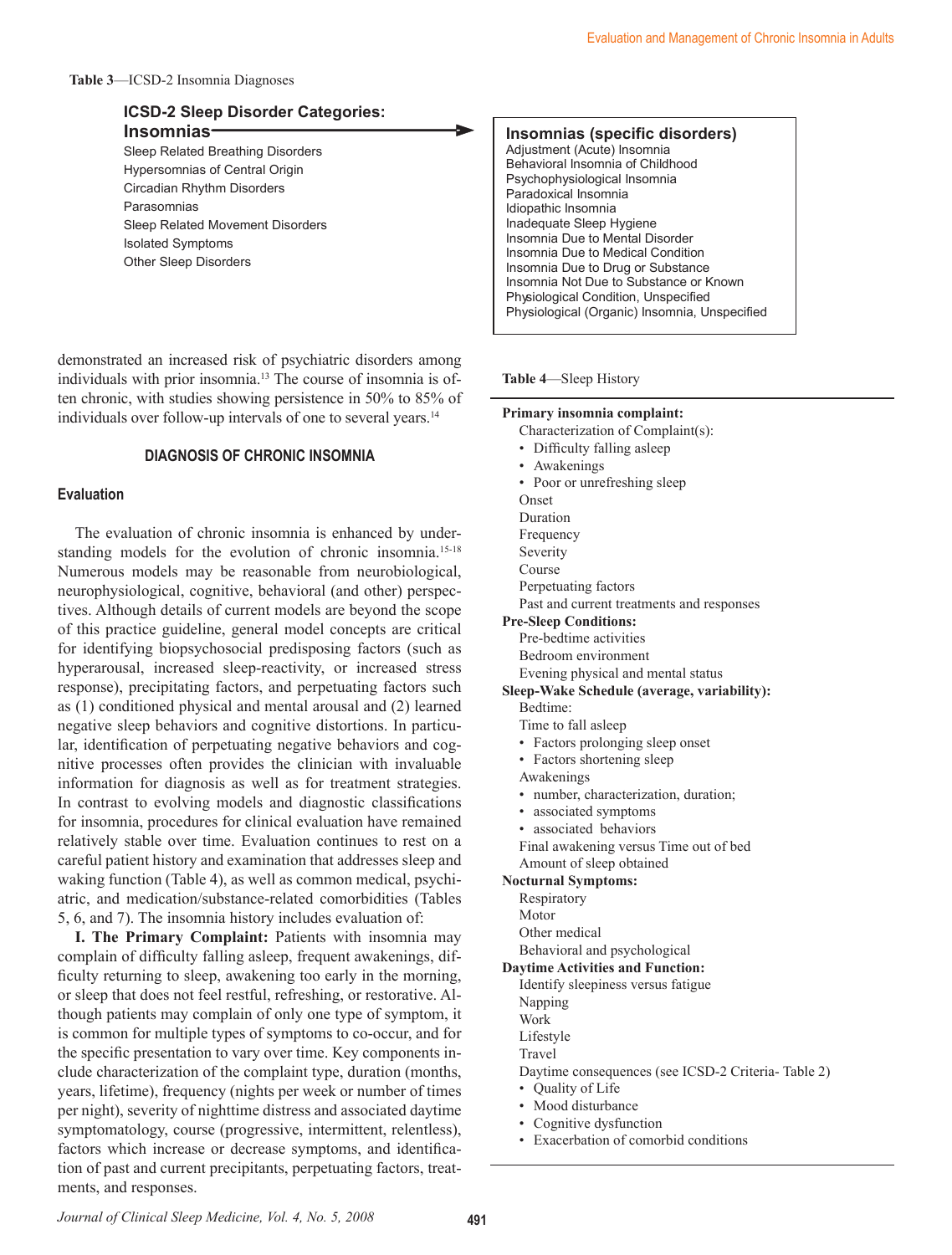**Table 5**—Common Comorbid Medical Disorders, Conditions, and Symptoms

| <b>System</b>   | <b>Examples of disorders, conditions, and</b><br>symptoms                                                                                                                           |  |
|-----------------|-------------------------------------------------------------------------------------------------------------------------------------------------------------------------------------|--|
| Neurological    | Stroke, dementia, Parkinson disease, seizure<br>disorders, headache disorders, traumatic<br>brain injury, peripheral neuropathy, chronic<br>pain disorders, neuromuscular disorders |  |
| Cardiovascular  | Angina, congestive heart failure, dyspnea,<br>dysrhythmias                                                                                                                          |  |
| Pulmonary       | COPD, emphysema, asthma, laryngospasm                                                                                                                                               |  |
| Digestive       | Reflux, peptic ulcer disease, cholelithiasis,<br>colitis, irritable bowel syndrome                                                                                                  |  |
| Genitourinary   | Incontinence, benign prostatic hypertrophy,<br>nocturia, enuresis, interstitial cystitis                                                                                            |  |
| Endocrine       | Hypothyroidism, hyperthyroidism, diabetes<br>mellitus                                                                                                                               |  |
| Musculoskeletal | Rheumatoid arthritis, osteoarthritis,<br>fibromyalgia, Sjögren syndrome, kyphosis                                                                                                   |  |
| Reproductive    | Pregnancy, menopause, menstrual cycle<br>variations                                                                                                                                 |  |
| Sleep disorders | Obstructive sleep apnea, central sleep<br>apnea, restless legs syndrome, periodic limb<br>movement disorder, circadian rhythm sleep<br>disorders, parasomnias                       |  |
| Other           | Allergies, rhinitis, sinusitis, bruxism,<br>alcohol and other substance use/dependence/<br>withdrawal                                                                               |  |

**II. Pre-Sleep Conditions:** Patients with insomnia may develop behaviors that have the unintended consequence of perpetuating their sleep problem. These behaviors may begin as strategies to combat the sleep problem, such as spending more time in bed in an effort to "catch up" on sleep. Other behaviors in bed or in the bedroom that are incompatible with sleep may include talking on the telephone, watching television, computer use, exercising, eating, smoking, or "clock watching." Insomnia patients may report sensations of being more aware of the environment than are other individuals and may report anticipating a poor sleep hours before bedtime, and become more alert and anxious as bedtime approaches. Characterization of the sleeping environment (couch/bed, light/dark, quiet/noisy, room temperature, alone/bed partner, TV on/off) as well as the patient's state of mind (sleepy vs. wide awake, relaxed vs. anxious) is helpful in understanding which factors might facilitate or prolong sleep onset or awakenings after sleep.

**III. Sleep-Wake Schedule:** In evaluating sleep-related symptoms, the clinician must consider not only the patient's "usual" symptoms, but also their range, day-to-day variability, and evolution over time. Specific sleep-wake variables such as

time to fall asleep (sleep latency), number of awakenings, wake time after sleep onset (WASO), sleep duration, and napping can be quantified retrospectively during the clinical assessment and prospectively with sleep-wake logs. Although no specific quantitative sleep parameters define insomnia disorder, common complaints for insomnia patients are an average sleep latency >30 minutes, wake after sleep onset >30 minutes, sleep efficiency <85%, and/or total sleep time <6.5 hours.19,20 Day-to-day variability should be considered, as well as variability during longer periodicities such as those that may occur with the menstrual cycle or seasons. Patterns of sleep at unusual times may assist in identifying Circadian Rhythm Disorders such as Advanced Sleep Phase Type or Delayed Sleep Phase Type. Assessing whether the final awakening occurs spontaneously or with an alarm adds insight into the patient's sleep needs and natural sleep and wake rhythm. Finally, the clinician must ascertain whether the individual's sleep and daytime complaints occur despite adequate time available for sleep, in order to distinguish insomnia from behaviorally induced insufficient sleep.

**IV. Nocturnal Symptoms:** Patient and bed partner reports may also help to identify nocturnal signs, symptoms and behaviors associated with breathing-related sleep disorders (snoring, gasping, coughing), sleep related movement disorders (kicking, restlessness), parasomnias (behaviors or vocalization), and comorbid medical/neurological disorders (reflux, palpitations, seizures, headaches). Other physical sensations and emotions associated with wakefulness (such as pain, restlessness, anxiety, frustration, sadness) may contribute to insomnia and should also be evaluated.

**V. Daytime Activities and Daytime Function:** Daytime activities and behaviors may provide clues to potential causes and consequences of insomnia. Napping (frequency/day, times, voluntary/involuntary), work (work times, work type such as driving or with dangerous consequences, disabled, caretaker responsibilities), lifestyle (sedentary/active, homebound, light exposure, exercise), travel (especially across time zones), daytime dysfunction (quality of life, mood, cognitive dysfunction), and exacerbation of comorbid disorders should be evaluated in depth. Common daytime consequences include:

*Fatigue and sleepiness*. Feelings of fatigue (low energy, physical tiredness, weariness) are more common than symptoms of sleepiness (actual tendency to fall asleep) in patients with chronic insomnia. The presence of significant sleepiness should prompt a search for other potential sleep disorders. The number, duration, and timing of naps should be thoroughly investigated, as both a consequence of insomnia and a potential contributing factor.

**Table 6**—Common Comorbid Psychiatric Disorders and Symptoms

| Category                                            | <b>Examples</b>                                                              |
|-----------------------------------------------------|------------------------------------------------------------------------------|
| Mood disorders                                      | Major depressive disorder, bipolar mood disorder, dysthymia                  |
| Anxiety disorders                                   | Generalized anxiety disorder, panic disorder, posttraumatic stress disorder, |
|                                                     | obsessive compulsive disorder                                                |
| Psychotic disorders                                 | Schizophrenia, schizoaffective disorder                                      |
| Amnestic disorders                                  | Alzheimer disease, other dementias                                           |
| Disorders usually seen in childhood and adolescence | Attention deficit disorder                                                   |
| Other disorders and symptoms                        | Adjustment disorders, personality disorders, bereavement, stress             |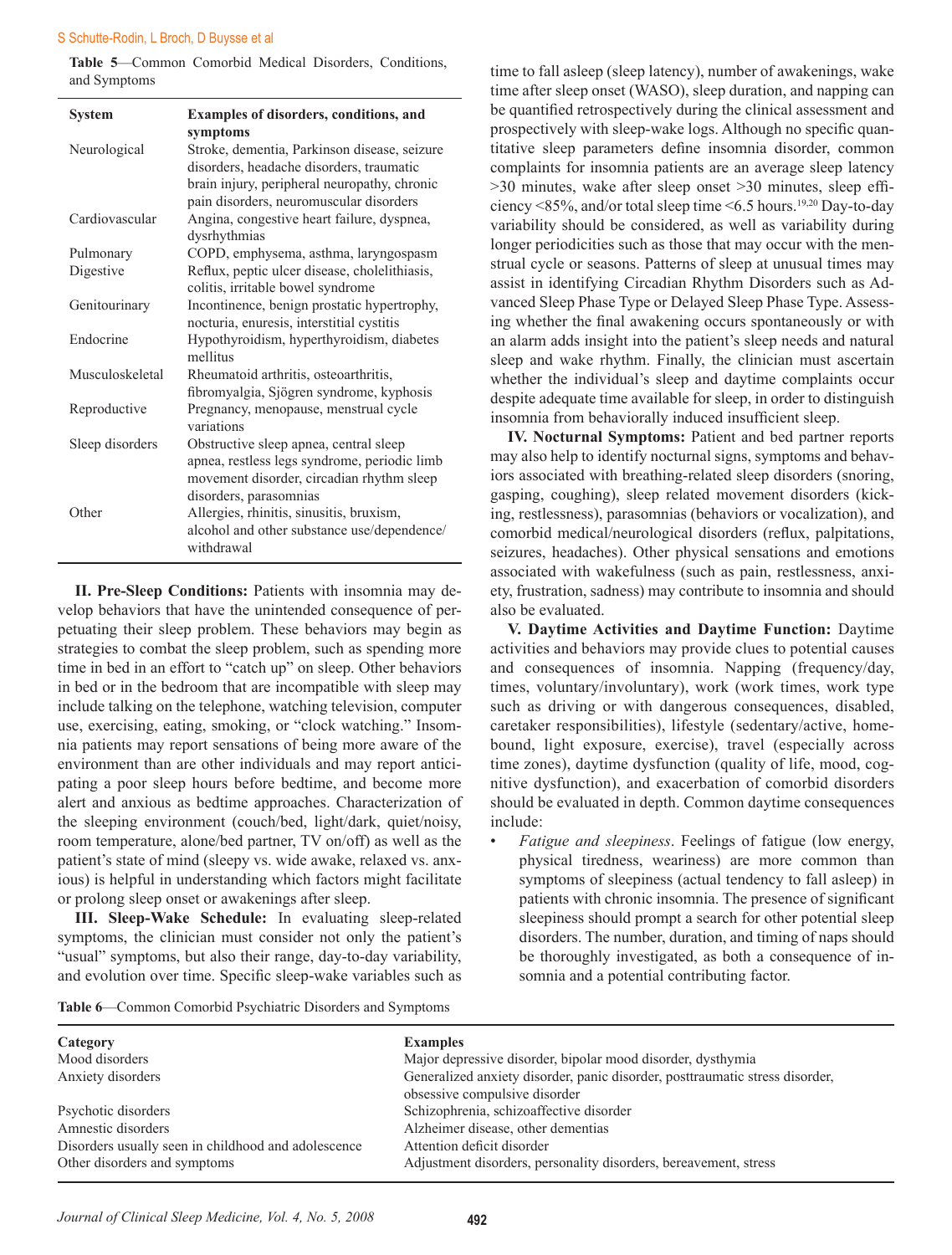**Table 7**—Common Contributing Medications and Substances

| Category<br>Antidepressants | <b>Examples</b><br>SSRIs (fluoxetine, paroxetine, sertraline,<br>citalopram, escitalopram, fluvoxamine),<br>venlafaxine, duloxetine, monoamine oxi-<br>dase inhibitors |  |
|-----------------------------|------------------------------------------------------------------------------------------------------------------------------------------------------------------------|--|
| Stimulants                  | Caffeine, methylphenidate, amphetamine<br>derivatives, ephedrine and derivatives, co-<br>caine                                                                         |  |
| Decongestants               | Pseudoephedrine, phenylephrine, phenyl-<br>propanolamine                                                                                                               |  |
| Narcotic analgesics         | Oxycodone, codeine, propoxyphene                                                                                                                                       |  |
| Cardiovascular              | $\beta$ -Blockers, $\alpha$ -receptor agonists and an-<br>tagonists, diuretics, lipid-lowering agents                                                                  |  |
| Pulmonary<br>Alcohol        | Theophylline, albuterol                                                                                                                                                |  |

- • *Mood disturbances and cognitive difficulties*. Complaints of irritability, loss of interest, mild depression and anxiety are common among insomnia patients. Patients with chronic insomnia often complain of mental inefficiency, difficulty remembering, difficulty focusing attention, and difficulty with complex mental tasks.
- Quality of life: The irritability and fatigue associated with insomnia may cause interpersonal difficulties for insomnia patients, or avoidance of such activities. Conversely, interpersonal difficulties may be an important contributor to insomnia problems for some individuals. Sleep and waking problems may lead to restriction of daytime activities, including social events, exercise, or work. Lack of regular daytime activities and exercise may in turn contribute to insomnia.
- Exacerbation of comorbid conditions. Comorbid conditions may cause or increase sleep difficulties. Likewise, poor sleep may exacerbate symptomatology of comorbid conditions. Sleep complaints may herald the onset of mood disorders or exacerbation of comorbid conditions.

**VI. Other History:** A complete insomnia history also includes medical, psychiatric, medication/substance, and family/ social/occupational histories. A wide range of medical (Table 5) and psychiatric (Table 6) conditions can be comorbid with

insomnia. Likewise, the direct effects of over-the-counter and prescription medications and substances (Table 7), and their effects upon withdrawal, may impact both sleep and daytime symptoms. Conditions often comorbid with insomnia, such as mood and anxiety disorders, may also have familial or genetic components. Social and occupational histories may indicate not only the effects of insomnia on the individual, but also possible contributing factors. Occupational assessment should specifically include work around dangerous machinery, driving duties, regular or irregular shift-work and transmeridian travel.

**Physical and Mental Status Examination:** Chronic insomnia is not associated with any specific features on physical or mental status examination. However, these exams may provide important information regarding comorbid conditions and differential diagnosis. A physical exam should specifically evaluate risk factors for sleep apnea (obesity, increased neck circumference, upper airway restrictions) and comorbid medical conditions that include but are not limited to disorders of pulmonary, cardiac, rheumatologic, neurological, endocrine (such as thyroid), and gastrointestinal systems. The mental status exam should focus on mood, anxiety, memory, concentration, and degree of alertness or sleepiness.

**Supporting Information:** While a thorough clinical history and exam form the core of the evaluation, differential diagnosis is further aided by the use of sleep logs, questionnaires for sleep quality, sleepiness, psychological assessment and quality of life (Table 8), and in some cases, actigraphy.21-23 For specific insomnias, psychological testing, quality of life questionnaires, and other comorbid questionnaires and testing are useful. The choice of assessment tools should be based on the patient's presentation and the clinician's expertise. At minimum, the patient should complete:

(1) A general medical/psychiatric/medication questionnaire (to identify comorbid disorders and medication use)

(2) The Epworth Sleepiness Scale or other sleepiness assessment (to identify sleepy patients) $24$ 

(3) A two-week sleep log to identify sleep-wake times, general patterns, and day-to-day variability.

When possible, questionnaires and a two-week sleep log should be completed prior to the first visit to begin the process

| <b>Ouestionnaire</b><br><b>Epworth Sleepiness Scale</b>                 | <b>Description</b><br>ESS is an 8-item self report questionnaire used to assess subjective sleepiness (score range:<br>0-24; normal $\leq 10$ ).                     |  |
|-------------------------------------------------------------------------|----------------------------------------------------------------------------------------------------------------------------------------------------------------------|--|
| Insomnia Severity Index                                                 | ISI is a 7-item rating used to assess the patient's perception of insomnia.                                                                                          |  |
| Pittsburgh Sleep Quality Index                                          | PSQI is a 24-item self report measure of sleep quality (poor sleep: global score >5).                                                                                |  |
| <b>Beck Depression Inventory</b>                                        | BDI (or BDI-II) is a 21-item self report inventory used to measure depression (minimal or no<br>depression: BDI <10; moderate to severe: BDI >18).                   |  |
| State-Trait Anxiety Inventory-<br>Form Y Trait Scale                    | STAI is a 20-item self report inventory used to measure anxiety (score range: 20-80;<br>minimum anxiety: T-score $\leq$ 50; significant anxiety: T score $\geq$ 70). |  |
| <b>Fatigue Severity Scale</b>                                           | FSS is a 9-item patient rating of daytime fatigue.                                                                                                                   |  |
| Short Form Health Survey (SF-36)                                        | SF-36 is a 36-item self report inventory that generically measures quality of life for any dis-<br>order (range from 0 (poorest) to 100 (well-being).                |  |
| <b>Dysfunctional Beliefs and Attitudes</b><br>about Sleep Questionnaire | DBAS is a self-rating of 28 statements that is used to assess negative cognitions about sleep.                                                                       |  |

**Table 8**—Examples of Insomnia Questionnaires Used in Baseline and Treatment Outcome Assessment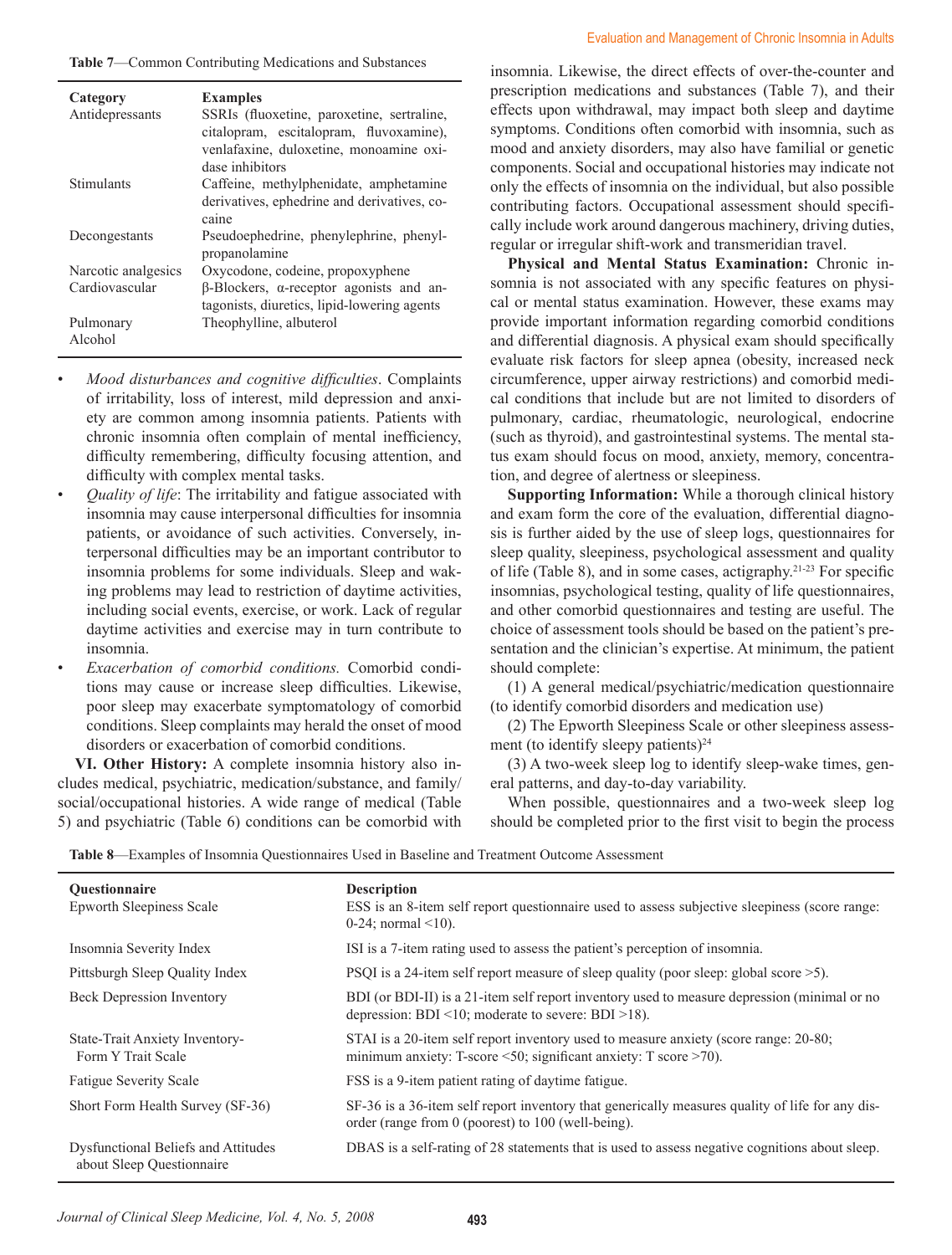of the patient viewing global sleep patterns, in contrast with one specific night, and to enlist the patient in taking an active role in treatment. Primary baseline measures obtained from a sleep log include:

- **Bedtime**
- Sleep latency (SL: time to fall asleep following bedtime)
- Number of awakenings and duration of each awakening
- Wake after sleep onset (WASO: the sum of wake times from sleep onset to the final awakening)
- Time in bed (TIB: time from bedtime to getting out of bed)
- Total sleep time (TST: time in bed minus SL and minus WASO)
- Sleep efficiency percent (SE equals TST divided by TIB times 100)
- Nap times (frequency, times, durations)

Sleep logs may also include reports of sleep quality, daytime impairment, medications, caffeine, and alcohol consumption for each 24-hour period.

**Objective Assessment Tools:** Laboratory testing, polysomnography and actigraphy are not routinely indicated in the evaluation of insomnia, but may be appropriate in individuals who present with specific symptoms or signs of comorbid medical or sleep disorders.

## **Differential Diagnosis**

The insomnia and insomnia-related disorders listed in ICSD-2 can be considered conceptually in three major groupings:

- \* Insomnia associated with other sleep disorders most commonly includes sleep related breathing disorders (e.g., obstructive sleep apnea), movement disorders (e.g., restless legs or periodic limb movements during sleep) or circadian rhythm sleep disorders;
- Insomnia due to medical or psychiatric disorders or to drug/substance (comorbid insomnia); and
- Primary insomnias including psychophysiological, idiopathic, and paradoxical insomnias.

Table 9 describes the key features of ICSD-2 insomnia disorders. Figure 1 presents a diagnostic algorithm for chronic insomnia based on the features described in Table 9. It should be noted that comorbid insomnias and multiple insomnia diagnoses may coexist and require separate identification and treatment.

## **Treatment of chronic insomnia**

### **Indications for Treatment**

Treatment is recommended when the chronic insomnia has a significant negative impact on the patient's sleep quality, health, comorbid conditions, or daytime function. It is essential to recognize and treat comorbid conditions that commonly occur with insomnia, and to identify and modify behaviors and medications or substances that impair sleep.

#### **Risk Counseling**

**Public Health Burden and Public Safety:** Insomnia causes both individual and societal burdens. By definition,

patients with chronic insomnia have daytime impairment of cognition, mood, or performance that impacts on the patient and potentially on family, friends, coworkers and caretakers. Chronic insomnia patients are more likely to use health care resources, visit physicians, be absent or late for work, make errors or have accidents at work, and have more serious road accidents.25,26 Increased risk for suicide, substance use relapse, and possible immune dysfunction have been reported.<sup>27</sup> Comorbid conditions, particularly depression, anxiety, and substance use, are common. There is a bidirectional increased risk between insomnia and depression. Other medical conditions, unhealthy lifestyles, smoking, alcoholism, and caffeine dependence are also risks for insomnia. Self medication with alcohol, over-the-counter medications, prescription medications, and melatonin account for millions of dollars annually.<sup>28</sup> Clinicians should be alert to these possible individual and societal risks during the evaluation.

**Genetics:** With the exception of fatal familial insomnia, a rare disorder, no specific genetic associations have been identified for insomnia. A familial tendency for insomnia has been observed, but the relative contributions of genetic trait vulnerability and learned maladaptive behaviors are unknown.

## **General Considerations and Treatment Goals**

It is essential to recognize and treat comorbid conditions (e.g., major depression or medical disorder such as chronic pain) that commonly occur with insomnia.<sup>29</sup> Likewise, identification and modification of inappropriate caffeine, alcohol, and self-medication are necessary. Timing or adjustments of current medications require consideration and may provide symptom relief. For example, changing to a less stimulating antidepressant or changing the timing of a medication may improve sleep or daytime symptoms.

Goals of insomnia treatment (Table 10) include reduction of sleep and waking symptoms, improvement of daytime function, and reduction of distress. Treatment outcome can be monitored longitudinally with clinical evaluation, questionnaires, and sleep logs.

Before consideration of treatment choices, the patient and physician should discuss primary and secondary treatment goals based on the primary complaint and baseline measures such as sleep latency, number of awakenings, WASO, frequency and severity of the complaint(s), nighttime distress, and related daytime symptoms (Table 10). After discussing treatment options tailored to address the primary complaint, a specific follow-up plan and time frame should be outlined with the patient, regardless of the treatment choice.

Quantifying sleep quality, daytime function, and improvement in comorbid conditions requires more involved assessment, often using specific questionnaires for specific insomnia problems(Table 8). If the clinician is unfamiliar with these tests, administration and monitoring of these measures may require referral to a behavioral sleep medicine specialist, psychologist, or other testing professional, as clinically appropriate.

Psychological and behavioral interventions and benzodiazepine receptor agonists (BzRAs) have demonstrated short-term efficacy for the treatment of chronic insomnia. Psychological and behavioral interventions show short and long term efficacy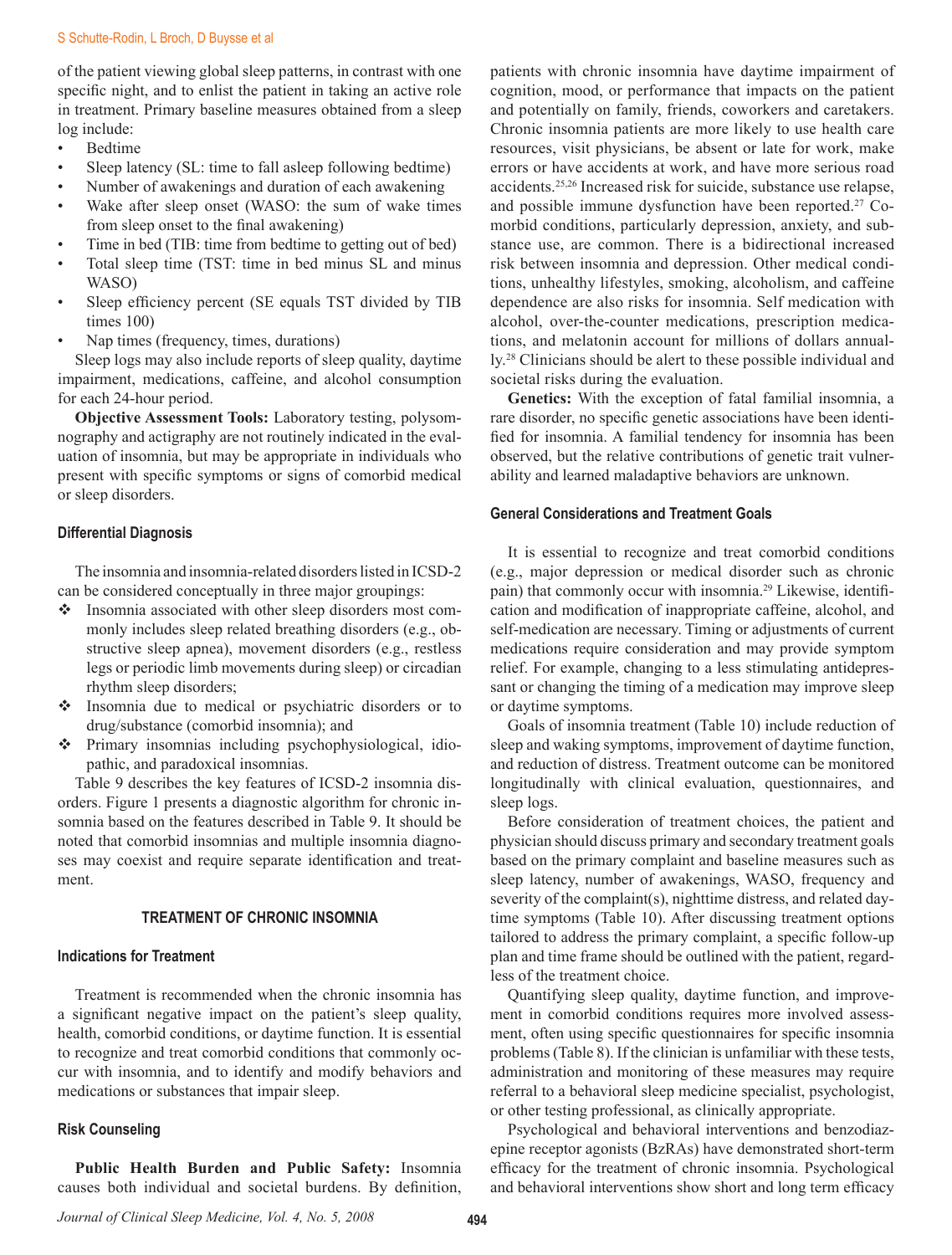

**Figure 1**—Algorithm for the Evaluation of Chronic Insomnia. When using this diagram, the clinician should be aware that the presence of one diagnosis does not exclude other diagnoses in the same or another tier, as multiple diagnoses may coexist. Acute Adjustment Insomnia, not a chronic insomnia, is included in the chronic insomnia algorithm in order to highlight that the clinician should be aware that extrinsic stressors may trigger, perpetuate, or exacerbate the chronic insomnia.

and can be used for treatment of both primary and comorbid insomnias. Psychological and behavioral interventions and pharmacological interventions may be used alone or in combination (Figure 2). Regardless of treatment choice, frequent outcome assessment and patient feedback is an important component of treatment. In addition, periodic clinical reassessment following completion of treatment is recommended as the relapse rate for chronic insomnia is high.

## **Psychological and Behavioral Therapies**

Current models suggest that physiological and cognitive hyperarousal contribute to the evolution and chronicity of insomnia. In addition, patients typically develop problematic behaviors such as remaining in bed awake for long periods of time, often resulting in increased efforts to sleep, heightened frustration and anxiety about not sleeping, further wakefulness and negative expectations, and distorted beliefs and attitudes concerning the disorder and its consequences. Negative learned responses may

develop and become key perpetuating factors that can be targeted with psychological and behavioral therapies. Treatments which address these core components play an important role in the management of both primary and comorbid insomnias.<sup>29</sup> These treatments are effective for adults of all ages, including older adults. While most efficacy studies have focused on primary insomnia patients, more recent data demonstrate comparable outcomes in patients with comorbid psychiatric or medical insomnia.

The etiology of insomnia is typically multifactorial. In comorbid insomnias, treatment begins by addressing the comorbid condition. This may include treatment of major depressive disorder, optimal management of pain or other medical conditions, elimination of activating medications or dopaminergic therapy for movement disorder. In the past, it was widely assumed that treatment of these comorbid disorders would eliminate the insomnia. However, it has become increasingly apparent that over the course of these disorders, numerous psychological and behavioral factors develop which perpetuate the insomnia problem. These perpetuating factors commonly include worry about in-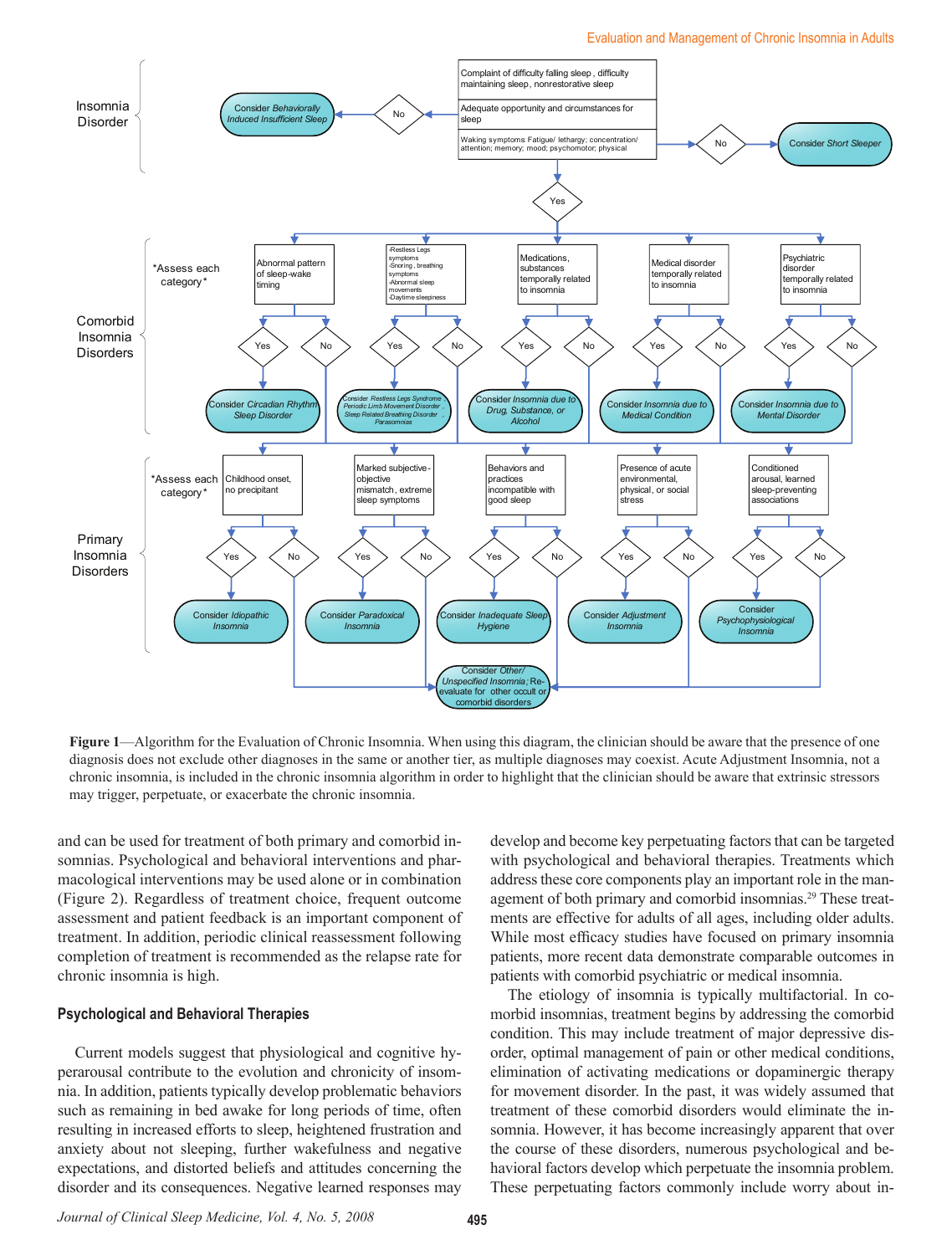**Table 9**—ICSD-2 Insomnias

| <b>Disorder</b><br>Adjustment (Acute) Insomnia                                                                                  | Description<br>The essential feature of this disorder is the presence of insomnia in association with an iden-<br>tifiable stressor, such as psychosocial, physical, or environmental disturbances. The sleep<br>disturbance has a relatively short duration (days-weeks) and is expected to resolve when the<br>stressor resolves.                                                                                                                                                                                                                                           |
|---------------------------------------------------------------------------------------------------------------------------------|-------------------------------------------------------------------------------------------------------------------------------------------------------------------------------------------------------------------------------------------------------------------------------------------------------------------------------------------------------------------------------------------------------------------------------------------------------------------------------------------------------------------------------------------------------------------------------|
| Psychophysiological Insomnia                                                                                                    | The essential features of this disorder are heightened arousal and learned sleep-preventing as-<br>sociations. Arousal may be physiological, cognitive, or emotional, and characterized by muscle<br>tension, "racing thoughts," or heightened awareness of the environment. Individuals typically<br>have increased concern about sleep difficulties and their consequences, leading to a "vicious<br>cycle" of arousal, poor sleep, and frustration.                                                                                                                        |
| Paradoxical Insomnia                                                                                                            | The essential feature of this disorder is a complaint of severe or nearly "total" insomnia that<br>greatly exceeds objective evidence of sleep disturbance and is not commensurate with the re-<br>ported degree of daytime deficit. Although paradoxical insomnia is best diagnosed with con-<br>current PSG and self-reports, it can be presumptively diagnosed on clinical grounds alone.<br>To some extent, "misperception" of the severity of sleep disturbance may characterize all<br>insomnia disorders.                                                              |
| Idiopathic Insomnia                                                                                                             | The essential feature of this disorder is a persistent complaint of insomnia with insidious on-<br>set during infancy or early childhood and no or few extended periods of sustained remission.<br>Idiopathic insomnia is not associated with specific precipitating or perpetuating factors.                                                                                                                                                                                                                                                                                 |
| Insomnia Due to Mental Disorder                                                                                                 | The essential feature of this disorder is the occurrence of insomnia that occurs exclusively<br>during the course of a mental disorder, and is judged to be caused by that disorder. The insom-<br>nia is of sufficient severity to cause distress or to require separate treatment. This diagnosis is<br>not used to explain insomnia that has a course independent of the associated mental disorder,<br>as is not routinely made in individuals with the "usual" severity of sleep symptoms for an<br>associated mental disorder.                                          |
| Inadequate Sleep Hygiene                                                                                                        | The essential feature of this disorder is insomnia associated with voluntary sleep practices or<br>activities that are inconsistent with good sleep quality and daytime alertness. These practices<br>and activities typically produce increased arousal or directly interfere with sleep, and may<br>include irregular sleep scheduling, use of alcohol, caffeine, or nicotine, or engaging in non-<br>sleep behaviors in the sleep environment. Some element of poor sleep hygiene may character-<br>ize individuals with other insomnia disorders.                         |
| Insomnia Due to a Drug or Substance                                                                                             | The essential feature of this disorder is sleep disruption due to use of a prescription medica-<br>tion, recreational drug, caffeine, alcohol, food, or environmental toxin. Insomnia may occur<br>during periods of use/exposure, or during discontinuation. When the identified substance is<br>stopped, and after discontinuation effects subside, the insomnia is expected to resolve or sub-<br>stantially improve.                                                                                                                                                      |
| Insomnia Due to Medical Condition                                                                                               | The essential feature of this disorder is insomnia caused by a coexisting medical disorder<br>or other physiological factor. Although insomnia is commonly associated with many medi-<br>cal conditions, this diagnosis should be used when the insomnia causes marked distress or<br>warrants separate clinical attention. This diagnosis is not used to explain insomnia that has a<br>course independent of the associated medical disorder, and is not routinely made in individu-<br>als with the "usual" severity of sleep symptoms for an associated medical disorder. |
| Insomnia Not Due to Substance or Known<br>Physiologic Condition, Unspecified;<br>Physiologic (Organic) Insomnia,<br>Unspecified | These two diagnoses are used for insomnia disorders that cannot be classified elsewhere but<br>are suspected to be related to underlying mental disorders, psychological factors, behaviors,<br>medical disorders, physiological states, or substance use or exposure. These diagnoses are<br>typically used when further evaluation is required to identify specific associated conditions,<br>or when the patient fails to meet criteria for a more specific disorder.                                                                                                      |

ability to sleep and the daytime consequences of poor sleep, distorted beliefs and attitudes about the origins and meaning of the insomnia, maladaptive efforts to accommodate to the condition (e.g., schedule or lifestyle changes), and excessive time spent awake in bed. The latter behavior is of particular significance in that it often is associated with "trying hard" to fall asleep and growing frustration and tension in the face of wakefulness. Thus, the bed becomes associated with a state of waking arousal as this conditioning paradigm repeats itself night after night.

An implicit objective of psychological and behavioral therapy is a change in belief system that results in an enhancement of

the patient's sense of self-efficacy with respect to management of insomnia. These objectives are accomplished by:

**I.** Identifying the maladaptive behaviors and cognitions that perpetuate chronic insomnia;

**II.** Bringing the cognitive distortions inherent in this condition to the patient's attention and working with the patient to restructure these cognitions into more sleep-compatible thoughts and attitudes;

**III.** Utilizing specific behavioral approaches that extinguish the association between efforts to sleep and increased arousal by minimizing the amount of time spent in bed awake, while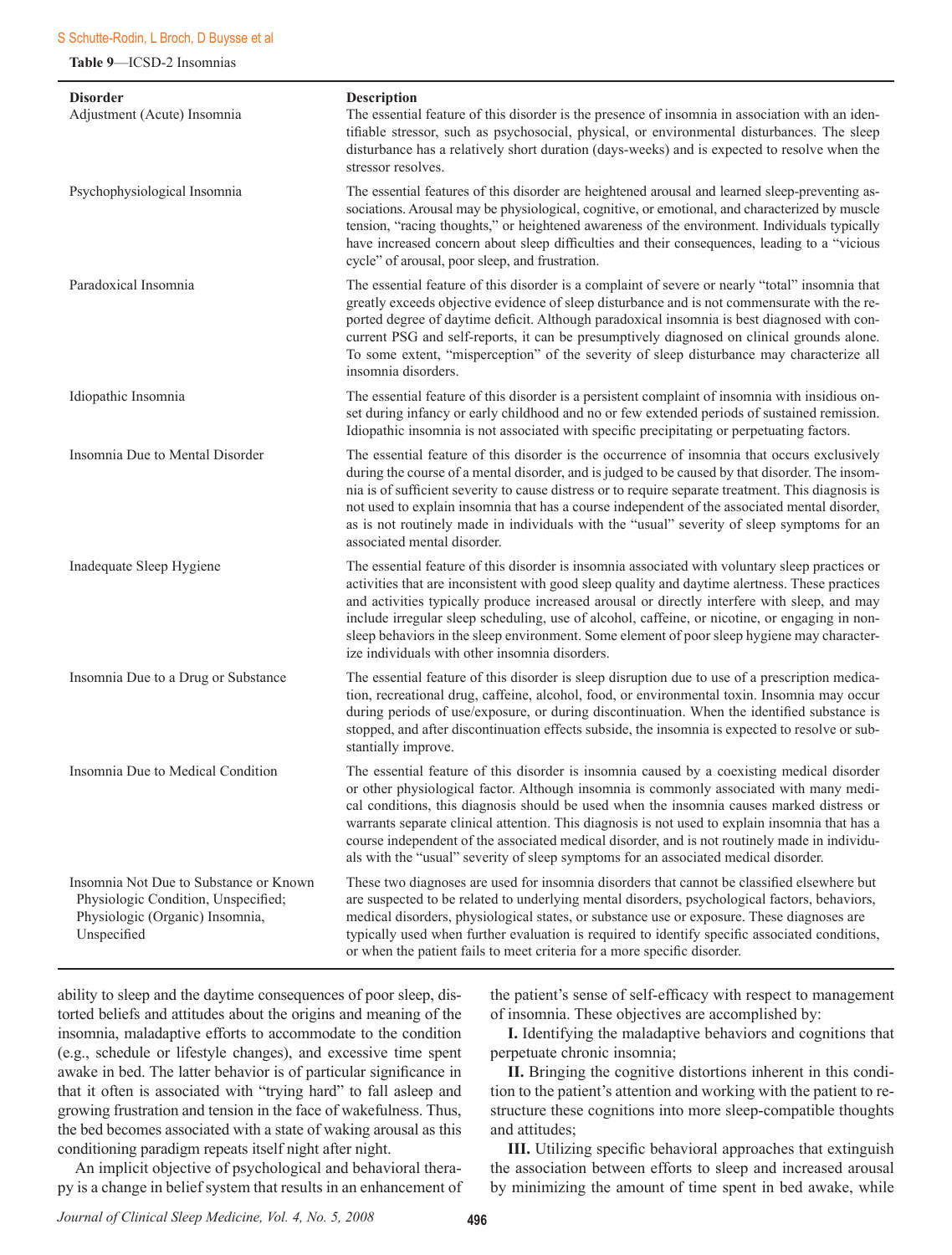

**Figure 2**—Algorithm for the Treatment of Chronic Insomnia

simultaneously promoting the desired association of bed with relaxation and sleep;

**IV.** Establishing a regular sleep-wake schedule, healthy sleep habits and an environment conducive to good sleep; and

**V.** Employing other psychological and behavioral techniques that diminish general psychophysiological arousal and anxiety about sleep.

Psychological and behavioral therapies for insomnia include a number of different specific modalities (Table 11). Current data support the efficacy of *stimulus control*, *relaxation training*, and *cognitive behavioral therapy (CBT-1)* (i.e., multimodal approaches that include both cognitive and behavioral elements) *with or without relaxation therapy*. These treatments are recommended as a standard of care for the treatment of chronic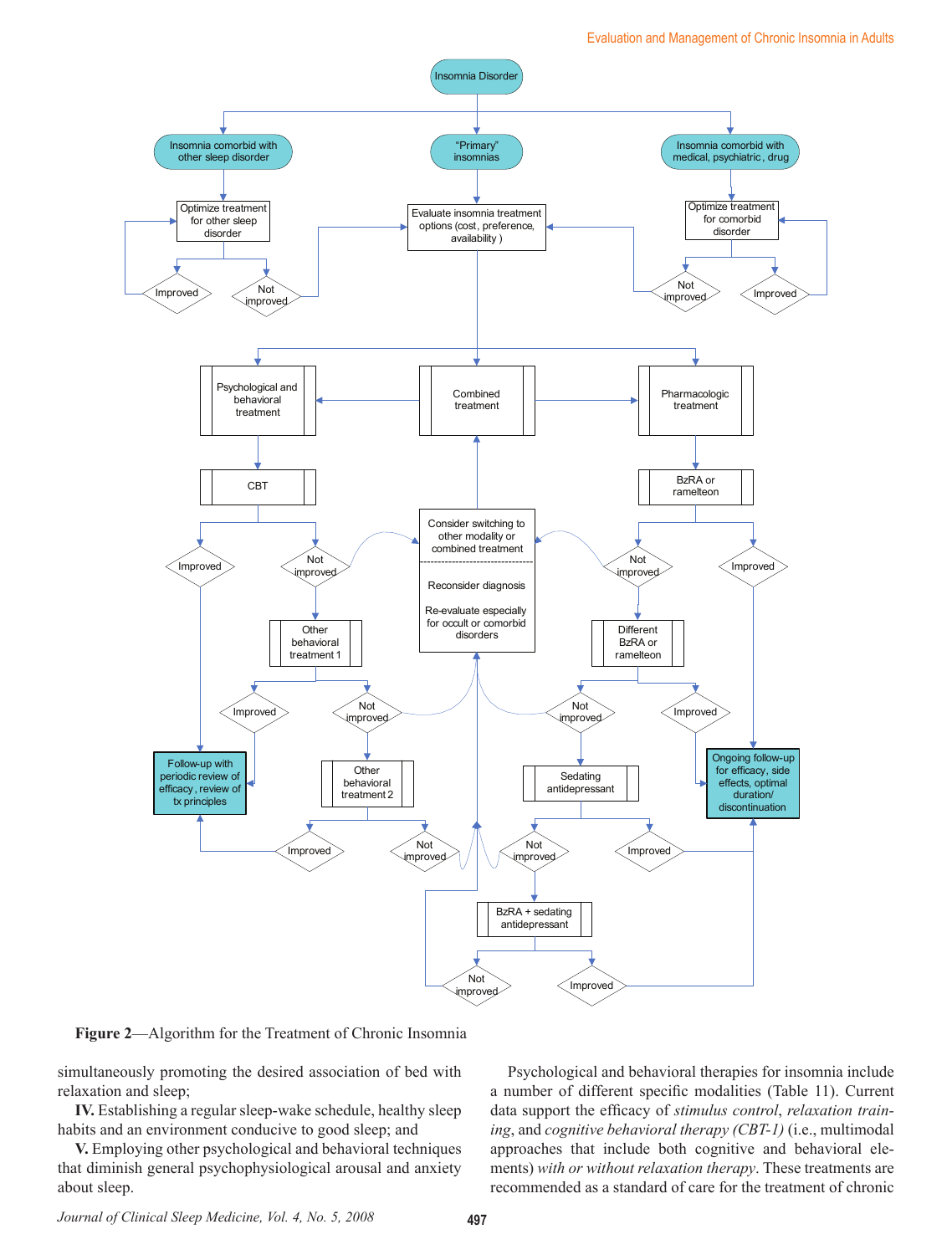**Table 10**—Treatment Goals

- 1. Primary Goals:
	- Improvement in sleep quality and/or time.
	- Improvement of insomnia-related daytime impairments such as improvement of energy, attention or memory difficulties, cognitive dysfunction, fatigue, or somatic symptoms.
- 2. Other Goals:
	- • Improvement in an insomnia symptom (SOL, WASO, # awakenings) such as:
		- o SOL <30 minutes and/or
		- o WASO  $\leq$ 30 minutes and/or
		- o Decreased frequency of awakenings or other sleep complaints
		- o  $TST > 6$  hours and/or sleep efficiency  $> 80\%$  to 85%.
	- • Formation of a positive and clear association between the bed and sleeping
	- • Improvement in sleep related psychological distress

insomnia. Although other modalities are common and useful with proven effectiveness, the level of evidence is not as strong for psychological and behavioral treatments including *sleep restriction, paradoxical intention*, or *biofeedback*. Simple education regarding sleep hygiene alone does not have proven efficacy for the treatment of chronic insomnia. In practice, specific psychological and behavioral therapies are most often combined as a multi-modal treatment package referred to as CBT-I. CBT-I may also include the use of light and dark exposure, temperature, and bedroom modifications. Other nonpharmacological therapies such as light therapy may help to establish or reinforce a regular sleep-wake schedule with improvement of sleep quality and timing. A growing data base also suggests longerterm efficacy of psychological and behavioral treatments.

When an initial psychological/ behavioral treatment has been ineffective, other psychological/ behavioral therapies, combination CBT-I therapies, or combined treatment with pharmacological therapy (see below) may be applied. Additionally, the presence of occult comorbid disorders should be considered.

Psychologists and other clinicians with more general cognitive-behavioral training may have varying degrees of experience in behavioral sleep treatment. Such treatment is ideally delivered by a clinician who is specifically trained in this area such as a behavioral sleep medicine specialist. The American Academy of Sleep Medicine has established a standardized process for Certification in Behavioral Sleep Medicine.<sup>30,31</sup> However, this level of care may not be available to all patients. Also of note, the type of administration (individual versus group) and treatment schedule (such as every one to two weeks for several sessions) may vary between providers. Given the current shortage of trained sleep therapists, on-site staff training and alternative methods of treatment and follow-up (such as telephone review of electronically-transferred sleep logs or questionnaires), although unvalidated, may offer temporary options for access to treatment for this common and chronic disorder.

#### **Pharmacological Therapies**

The goals of pharmacologic treatment are similar to those of behavioral therapies: to improve sleep quality and quantity, to enhance associated daytime function, to reduce sleep latency and wakefulness after sleep onset, and to increase total sleep

time. Factors in selecting a pharmacological agent should be directed by: (1) symptom pattern; (2) treatment goals; (3) past treatment responses; (4) patient preference; (5) cost; (6) availability of other treatments; (7) comorbid conditions; (8) contraindications; (9) concurrent medication interactions; and (10) side effects. An additional goal of pharmacologic treatment is to achieve a favorable balance between therapeutic effects and potential side effects.

Current FDA-approved pharmacologic treatments for insomnia include several BzRAs and a melatonin receptor agonist (Table 12). Specific BzRAs differ from each other primarily in terms of pharmacokinetic properties, although some agents are relatively more selective than others for specific gamma amino-butyric acid (GABA) receptor subtypes. The short-term efficacy of BzRAs have been demonstrated in a large number of randomized controlled trials. A smaller number of controlled trials demonstrate continued efficacy over longer periods of time. Potential adverse effects of BzRAs include residual sedation, memory and performance impairment, falls, undesired behaviors during sleep, somatic symptoms, and drug interactions. A large number of other prescription medications are used offlabel to treat insomnia, including antidepressant and anti-epileptic drugs. The efficacy and safety for the exclusive use of these drugs for the treatment of chronic insomnia is not well documented. Many non-prescription drugs and naturopathic agents are also used to treat insomnia, including antihistamines, melatonin, and valerian. Evidence regarding the efficacy and safety of these agents is limited.

The following recommendations primarily pertain to patients with diagnoses of Psychophysiological, Idiopathic, and Paradoxical Insomnia in ICSD-2, or the diagnosis of Primary Insomnia in DSM-IV. When pharmacotherapy is utilized, treatment recommendations are presented in sequential order.

**I. Short/intermediate-acting BzRAs or ramelteon:\*** Examples of short/intermediate-acting BzRAs include zaleplon, zolpidem, eszopiclone, triazolam, and temazepam. No specific agent within this group is recommended as preferable to the others in a general sense; each has been shown to have positive effects on sleep latency, TST, and/or WASO in placebocontrolled trials.<sup>32-37</sup> However, individual patients may respond differentially to different medications within this class. Factors including symptom pattern, past response, cost, and patient preference should be considered in selecting a specific agent. For example, zaleplon and ramelteon have very short half-lives and consequently are likely to reduce sleep latency but have little effect on waking after sleep onset (WASO); they are also unlikely to result in residual sedation. Eszopiclone and temazepam have relatively longer half-lives, are more likely to improve sleep maintenance, and are more likely to produce residual sedation, although such residual activity is still limited to a minority of patients. Triazolam has been associated with rebound anxiety and as a result, is not considered a first line hypnotic. Patients who prefer not to use a DEA-scheduled drug, and patients with a history of substance use disorders may be appropriate candidates for ramelteon, particularly if the complaint is that of sleep initiation difficulty.

**II. Alternative BzRAs or ramelteon:** In the event that a patient does not respond well to the initial agent, a different agent within the same class is appropriate. Selection of the alternative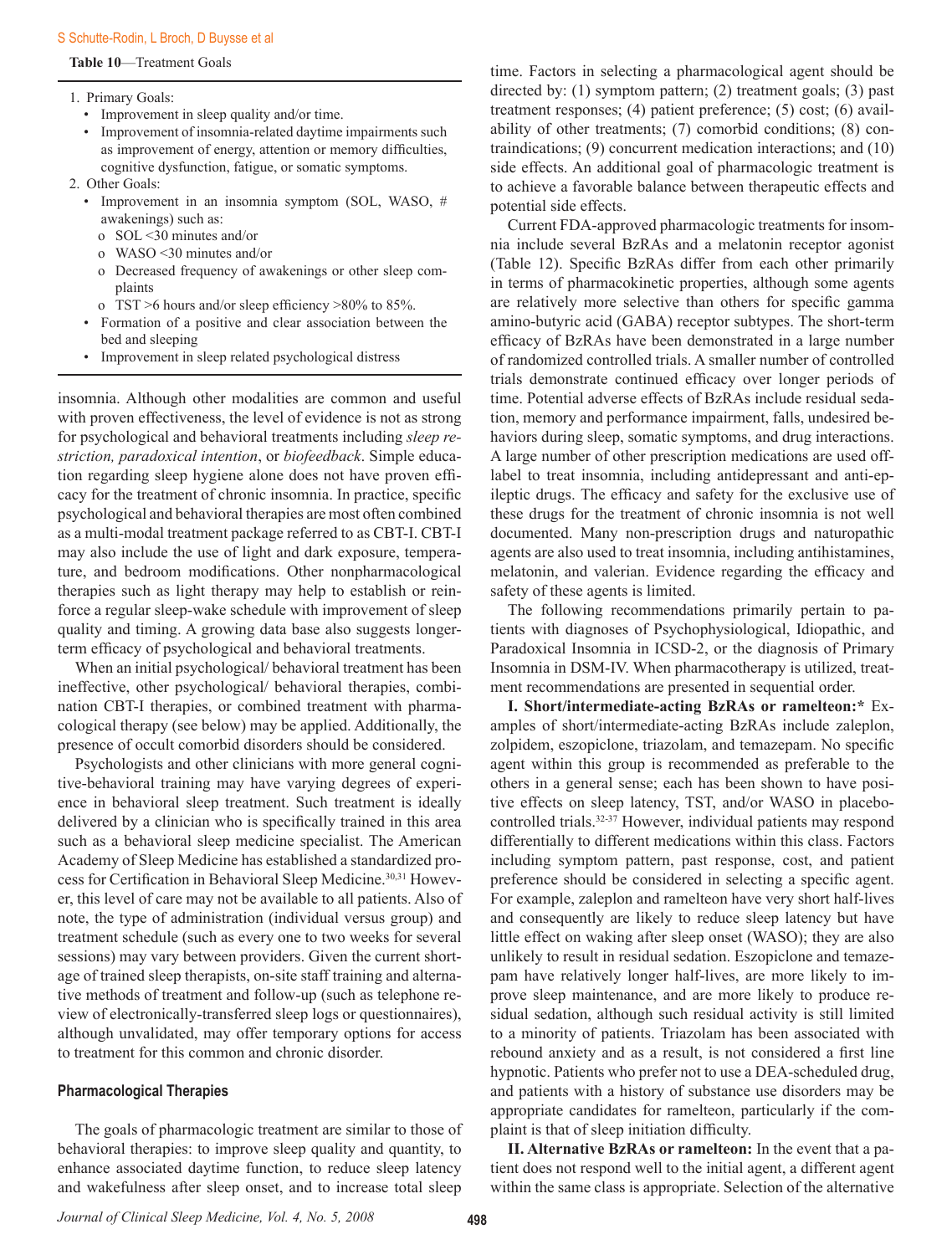**Stimulus control (Standard)** is designed to extinguish the negative association between the bed and undesirable outcomes such as wakefulness, frustration, and worry. These negative states are frequently conditioned in response to efforts to sleep as a result of prolonged periods of time in bed awake. The objectives of stimulus control therapy are for the patient to form a positive and clear association between the bed and sleep and to establish a stable sleep-wake schedule.

*Instructions*: Go to bed only when sleepy; maintain a regular schedule; avoid naps; use the bed only for sleep; if unable to fall asleep (or back to sleep) within 20 minutes, remove yourself from bed—engage in relaxing activity until drowsy then return to bed—repeat this as necessary. Patients should be advised to leave the bed after they have *perceived* not to sleep within *approximately* 20 minutes, rather than actual clockwatching which should be avoided.

*Relaxation training (Standard)* such as progressive muscle relaxation, guided imagery, or abdominal breathing, is designed to lower somatic and cognitive arousal states which interfere with sleep. Relaxation training can be useful in patients displaying elevated levels of arousal and is often utilized with CBT.

*Instructions*: Progressive muscle relaxation training involves methodical tensing and relaxing different muscle groups throughout the body. Specific techniques are widely available in written and audio form.

*Cognitive Behavioral Therapy for Insomnia or CBT-I (Standard)* is a combination of cognitive therapy coupled with behavioral treatments (e.g., stimulus control, sleep restriction) with or without relaxation therapy. Cognitive therapy seeks to change the patient's overvalued beliefs and unrealistic expectations about sleep. Cognitive therapy uses a psychotherapeutic method to reconstruct cognitive pathways with positive and appropriate concepts about sleep and its effects. Common cognitive distortions that are identified and addressed in the course of treatment include: "I can't sleep without medication," "I have a chemical imbalance," "If I can't sleep I should stay in bed and rest," "My life will be ruined if I can't sleep."

*Multicomponent therapy [without cognitive therapy] (Guideline)* utilizes various combinations of behavioral (stimulus control, relaxation, sleep restriction) therapies, and sleep hygiene education. Many therapists use some form of multimodal approach in treating chronic insomnia.

*Sleep restriction (Guideline)* initially limits the time in bed to the total sleep time, as derived from baseline sleep logs. This approach is intended to improve sleep continuity by using sleep restriction to enhance sleep drive. As sleep drive increases and the window of opportunity for sleep remains restricted with daytime napping prohibited, sleep becomes more consolidated. When sleep continuity substantially improves, time in bed is gradually increased, to provide sufficient sleep time for the patient to feel rested during the day, while preserving the newly acquired sleep consolidation. In addition, the approach is consistent with stimulus control goals in that it minimizes the amount of time spent in bed awake helping to restore the association between bed and sleeping.

*Instructions (Note, when using sleep restriction, patients should be monitored for and cautioned about possible sleepiness):*

- $\triangleq$  Maintain a sleep log and determine the mean total sleep time (TST) for the baseline period (e.g., 1-2 weeks)
- Set bedtime and wake-up times to approximate the mean TST to achieve a >85% sleep efficiency (TST/TIB × 100%) over 7 days; the goal is for the total time in bed (TIB) (not <5 hours) to approximate the TST.
- $\bullet$  Make weekly adjustments: 1) for sleep efficiency (TST/TIB × 100%) >85% to 90% over 7 days, TIB can be increased by 15-20 minutes; 2) for SE <80%, TIB can be further decreased by 15-20 minutes.
- Repeat TIB adjustment every 7 days.

*Paradoxical intention (Guideline)* is a specific cognitive therapy in which the patient is trained to confront the fear of staying awake and its potential effects. The objective is to eliminate a patient's anxiety about sleep performance.

*Biofeedback therapy (Guideline)* trains the patient to control some physiologic variable through visual or auditory feedback. The objective is to reduce somatic arousal.

*Sleep hygiene therapy (No recommendation)* involves teaching patients about healthy lifestyle practices that improve sleep. It should be used in conjunction with stimulus control, relaxation training, sleep restriction or cognitive therapy.

*Instructions* include, but are not limited to, keeping a regular schedule, having a healthy diet and regular daytime exercise, having a quiet sleep environment, and avoiding napping, caffeine, other stimulants, nicotine, alcohol, excessive fluids, or stimulating activities before bedtime.

drug should be based on the patient's response to the first. For instance, a patient who continues to complain of WASO might be prescribed a drug with a longer half-life; a patient who complains of residual sedation might be prescribed a shorter-acting drug. The choice of a specific BzRA may include longer-acting hypnotics, such as estazolam. Flurazepam is rarely prescribed because of its extended half life. Benzodiazepines not specifically approved for insomnia (e.g., lorazepam, clonazepam) might also be considered if the duration of action is appropriate for the patient's presentation or if the patient has a comorbid condition that might benefit from these drugs.

**III. Sedating low-dose antidepressant (AD):** When accompanied with comorbid depression or in the case of other treatment failures, sedating low-dose antidepressants may next

be considered. Examples of these drugs include trazodone, mirtazapine, doxepin, amitriptyline, and trimipramine. Evidence for their efficacy when used alone is relatively weak<sup>38-42</sup> and no specific agent within this group is recommended as preferable to the others in this group. Factors such as treatment history, coexisting conditions (e.g. major depressive disorder), specific side effect profile, cost, and pharmacokinetic profile may guide the selection of a specific agent. For example, trazodone has little or no anticholinergic activity relative to doxepin and amitriptyline, and mirtazapine is associated with weight gain. Note that low-dose sedating antidepressants do not constitute adequate treatment of major depression for individuals with comorbid insomnia. However, the efficacy of low-dose trazodone as a sleep aid in conjunction with another full-dose antidepres-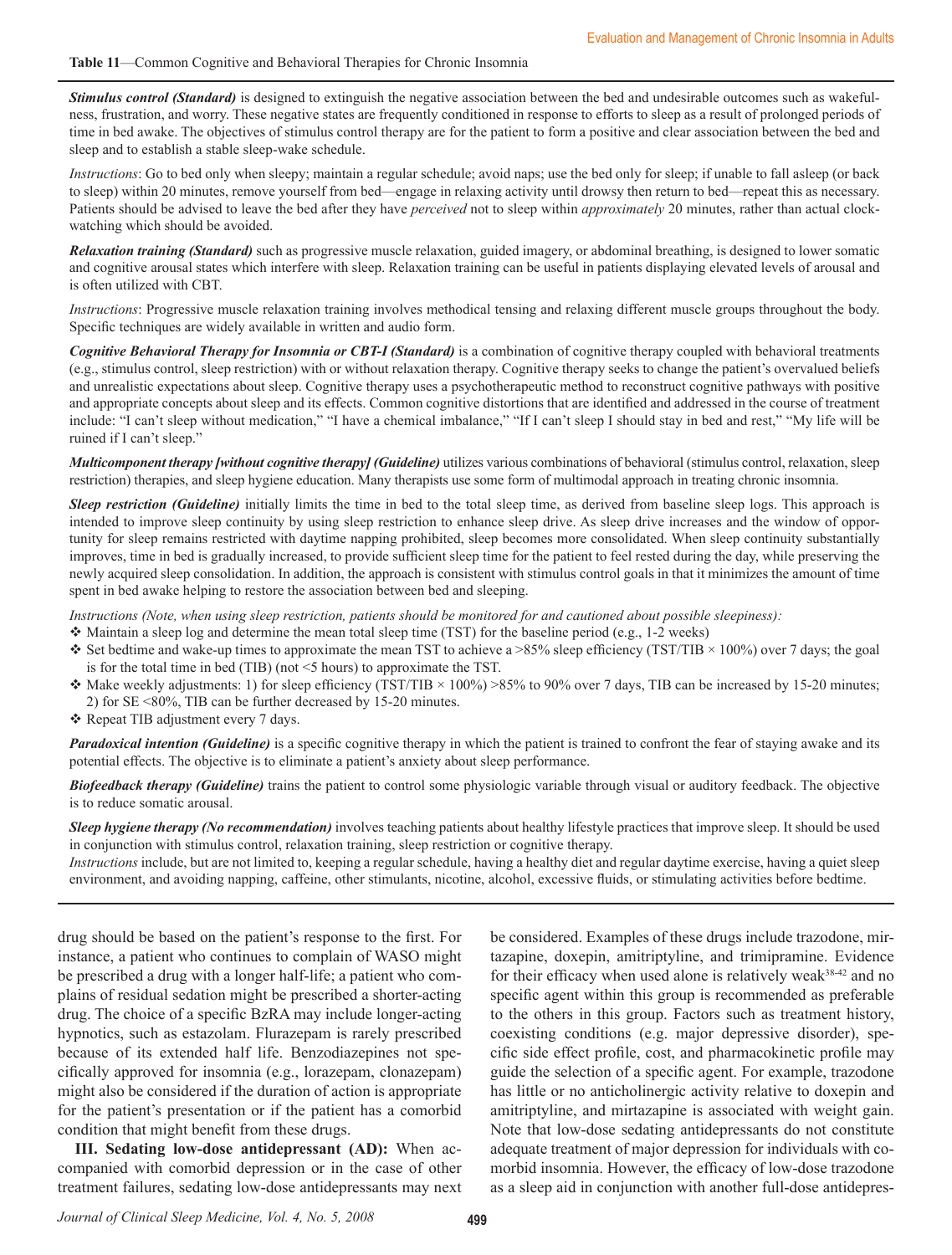**Table 12**—Pharmaceutical Therapy Options

| Drug                                               | <b>Dosage Form</b>             | <b>Recommended Dosage</b>                                                                                                    | <b>Indications/Specific Comments</b>                                                                                                            |
|----------------------------------------------------|--------------------------------|------------------------------------------------------------------------------------------------------------------------------|-------------------------------------------------------------------------------------------------------------------------------------------------|
|                                                    |                                | Benzodiazepine Receptor Agonistic Modulators (Schedule IV Controlled Substances)                                             |                                                                                                                                                 |
| Non-benzodiazepines                                |                                |                                                                                                                              |                                                                                                                                                 |
| cyclopyrrolones<br>eszopiclone                     | $1, 2, 3$ mg tablets           | $2-3$ mg hs<br>1 mg hs in elderly or debilitated; max 2 mg<br>1 mg hs in severe hepatic impairment; max<br>2 <sub>mg</sub>   | ❖ Primarily used for sleep-onset and main-<br>tenance insomnia;<br>❖ Intermediate-acting;<br>❖ No short-term usage restriction                  |
| imidazopyridines                                   |                                |                                                                                                                              |                                                                                                                                                 |
| zolpidem                                           | 5, 10 mg tablets               | 10 mg hs; max $10$ mg<br>5 mg hs in elderly, debilitated, or hepatic<br>impairment                                           | ❖ Primarily used for sleep-onset insomnia<br>❖ Short-to intermediate-acting                                                                     |
| zolpidem (controlled<br>release)                   | 6.25, 12.5 mg<br>tablets       | $12.5$ mg hs<br>6.25 mg hs in elderly, debilitated, or hepatic<br>impairment                                                 | ❖ Primarily used for sleep-onset and main-<br>tenance insomnia;<br>❖ Controlled release; swallow whole, not<br>divided, crushed or chewed       |
| pyrazolopyrimidines<br>zaleplon                    | 5, 10 mg capsules              | 10 mg hs; max 20 mg<br>5 mg hs in elderly, debilitated, mild to<br>moderate hepatic impairment, or concomitant<br>cimetidine | ❖ Primarily used for sleep onset insomnia<br>$\div$ Maintenance insomnia as long as 4 hours<br>is available for further sleep<br>❖ Short-acting |
| Benzodiazepines                                    |                                |                                                                                                                              |                                                                                                                                                 |
| estazolam                                          | 1, 2 mg tablets                | $1-2$ mg hs<br>0.5 mg hs in elderly or debilitated                                                                           | Short- to intermediate-acting                                                                                                                   |
| temazepam                                          | 7.5, 15, 30 mg<br>capsules     | 15-30 mg hs<br>7.5 mg hs in elderly or debilitated                                                                           | Short- to intermediate-acting                                                                                                                   |
| triazolam                                          | $0.125, 0.25$ mg<br>tablets    | $0.25$ mg hs; max $0.5$ mg<br>0.125 mg hs in elderly or debilitated; max<br>$0.25$ mg                                        | ❖ Short-acting                                                                                                                                  |
| flurazepam                                         | 15, 30 mg capsules 15-30 mg hs | 15 mg hs in elderly or debilitated                                                                                           | ❖ Long-acting<br>❖ Risk of residual daytime drowsiness                                                                                          |
| <b>Melatonin Receptor Agonists (Non-Scheduled)</b> |                                |                                                                                                                              |                                                                                                                                                 |
| ramelteon                                          | 8 mg tablet                    | 8 mg hs                                                                                                                      | ❖ Primarily used for sleep-onset insomnia<br>❖ Short-acting<br>❖ No short-term usage restriction                                                |

Table partially constructed from individual drug prescribing information labeling.

See product labeling for complete prescribing information.

The FDA recently recommended that a warning be issued regarding adverse effects associated with BzRA hypnotics. These medications have been associated with reports of disruptive sleep related behaviors including sleepwalking, eating, driving, and sexual behavior. Patients should be cautioned about the potential for these adverse effects, and about the importance of allowing appropriate sleep time, using only prescribed doses and avoiding the combination of BzRA hypnotics with alcohol, other sedatives, and sleep restriction.

General comments about sedatives/hypnotics:

- Administration on an empty stomach is advised to maximize effectiveness.
- Not recommended during pregnancy or nursing.
- • Caution is advised if signs/symptoms of depression, compromised respiratory function (e.g., asthma, COPD, sleep apnea), or hepatic heart failure are present.
- Caution and downward dosage adjustment is advised in the elderly.
- Safety/effectiveness in patients <18 years not established
- Additive effect on psychomotor performance with concomitant CNS depressants and/or alcohol use.
- • Rapid dose decrease or abrupt discontinuance of benzodiazepines can produce withdrawal symptoms, including rebound insomnia, similar to that of barbiturates and alcohol.

Certain antidepressants (amitriptyline, doxepin, mirtazapine, paroxetine, trazodone) are employed in lower than antidepressant therapeutic dosages for the treatment of insomnia. These medications are not FDA approved for insomnia and their efficacy for this indication is not well established.

OTC sleep medications contain antihistamines as the primary agent; efficacy for treatment of insomnia is not well established, especially its long-term use.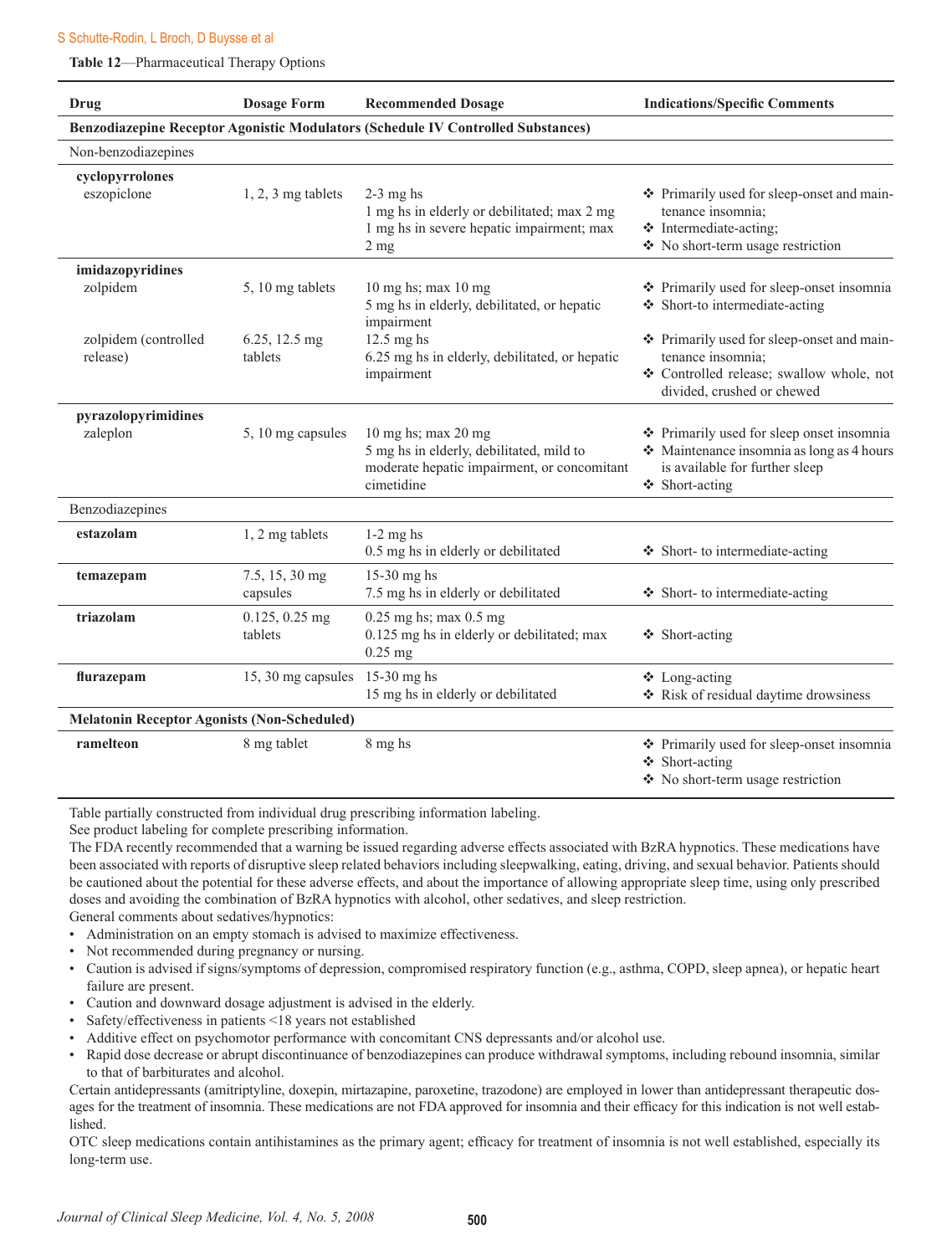**IV. Combination of BzRA + AD:** No research studies have been conducted to specifically examine such combinations, but a wealth of clinical experience with the co-administration of these drugs suggests the general safety and efficacy of this combination. A combination of medications from two different classes may improve efficacy by targeting multiple sleep-wake mechanisms while minimizing the toxicity that could occur with higher doses of a single agent. Side effects are likely to be minimized further by using the low doses of AD typical in the treatment of insomnia, but potential daytime sedation should be carefully monitored.

**V. Other prescription drugs:** Examples include gabapentin, tiagabine, quetiapine, and olanzapine. Evidence of efficacy for these drugs for the treatment of chronic primary insomnia is insufficient. Avoidance of off-label administration of these drugs is warranted given the weak level of evidence supporting their efficacy for insomnia when used alone and the potential for significant side effects (e.g., seizures with tiagabine; neurological side effects, weight gain, and dysmetabolism with quetiapine and olanzapine).

**VI. Prescription drugs- Not recommended:** Although chloral hydrate, barbiturates, and "non-barbiturate non-benzodiazepine" drugs (such as meprobamate) are FDA-approved for insomnia, they are not recommended for the treatment of insomnia, given their significant adverse effects, low therapeutic index, and likelihood of tolerance and dependence.

**VII. Over-the-counter agents:** Antihistamines and antihistamine-analgesic combinations are widely used self-remedies for insomnia. Evidence for their efficacy and safety is very limited, with very few available studies from the past 10 years using contemporary study designs and outcomes.<sup>43</sup> Antihistamines have the potential for serious side effects arising from their concurrent anticholinergic properties. Alcohol, likely the most common insomnia self-treatment, is not recommended because of its short duration of action, adverse effects on sleep, exacerbation of obstructive sleep apnea, and potential for abuse and dependence. Very few herbal or alternative treatments have been systematically evaluated for the treatment of insomnia. Of these, the greatest amount of evidence is available regarding valerian extracts and melatonin.<sup>44-47</sup> Available evidence suggests that valerian has small but consistent effects on sleep latency, with inconsistent effects on sleep continuity, sleep duration, and sleep architecture. Melatonin has been tested in a large number of clinical trials. Meta-analyses have demonstrated that melatonin has small effects on sleep latency, with little effect on WASO or TST. It should be noted that some of the published trials of melatonin have evaluated its efficacy as a chronobiotic (phase-shifting agent) rather than as a hypnotic.

Long-term use of non-prescription (over-the-counter) treatments is not recommended. Efficacy and safety data for most over-the-counter insomnia medications is limited to short-term studies; their safety and efficacy in long-term treatment is unknown.<sup>48</sup> Patients should be educated regarding the risks and

limited efficacy of these substances and possible interactions with their comorbid conditions and concurrent medications.

#### **Pharmacological Treatment Failure**

Although medications can play a valuable role in the management of insomnia, a subset of chronic insomnia patients may have limited or only transient improvement with medication. As recommended, alternative trials or combinations may be useful; however, clinicians should note that if multiple medication trials have proven ultimately ineffective, cognitive behavioral approaches should be pursued in lieu of or as an adjunct to further pharmacological trials. Additionally, the diagnosis of comorbid or other insomnias should be reconsidered. Caution is advised regarding polypharmacy, particularly in patients who have not or will not pursue psychological and behavioral treatments.

#### **Mode of Administration/Treatment**

*Frequency* of administration of hypnotics depends on the specific clinical presentation; empirical data support both nightly and intermittent (2-5 times per week) administration.<sup>49-</sup> <sup>51</sup> Many clinicians recommend scheduled non-nightly dosing at bedtime as a means of preventing tolerance, dependence, and abuse, although these complications may be less likely with newer BzRA agents. A final strategy sometimes employed in clinical practice is true "as needed" dosing when the patients awakens from sleep. This strategy has not been carefully investigated, and is not generally recommended due to the potential for carry-over sedation the next morning and the theoretical potential for inducing conditioned arousals in anticipation of a medication dose.

*Duration* of treatment also depends on specific clinical characteristics and patient preferences. FDA class labeling for hypnotics prior to 2005 implicitly recommended short treatment duration; since 2005, hypnotic labeling does not address duration of treatment. Antidepressants and other drugs commonly used off-label for treatment of insomnia also carry no specific restrictions with regard to duration of use. In clinical practice, hypnotic medications are often used over durations of one to twelve months without dosage escalation,<sup>52-55</sup> but the empirical data base for long-term treatment remains small. Recent randomized, controlled studies of non-BZD-BzRAs (such as eszopiclone or zolpidem) have demonstrated continued efficacy without significant complications for 6 months, and in openlabel extension studies for 12 months or longer.

For many patients, an initial treatment period of 2-4 weeks may be appropriate, followed by re-evaluation of the continued need for treatment. A subset of patients with severe chronic insomnia may be appropriate candidates for longer-term or chronic maintenance treatment, but, as stated, the specific defining characteristics of these patients are unknown. There is little empirical evidence available to guide decisions regarding which drugs to use long-term, either alone or in combination with behavioral treatments. Thus, guidelines for long-term pharmacological treatment need to be based primarily on common clinical practice and consensus. If hypnotic medications are used longterm, regular follow-up visits should be scheduled at least every six months in order to monitor efficacy, side effects, tolerance,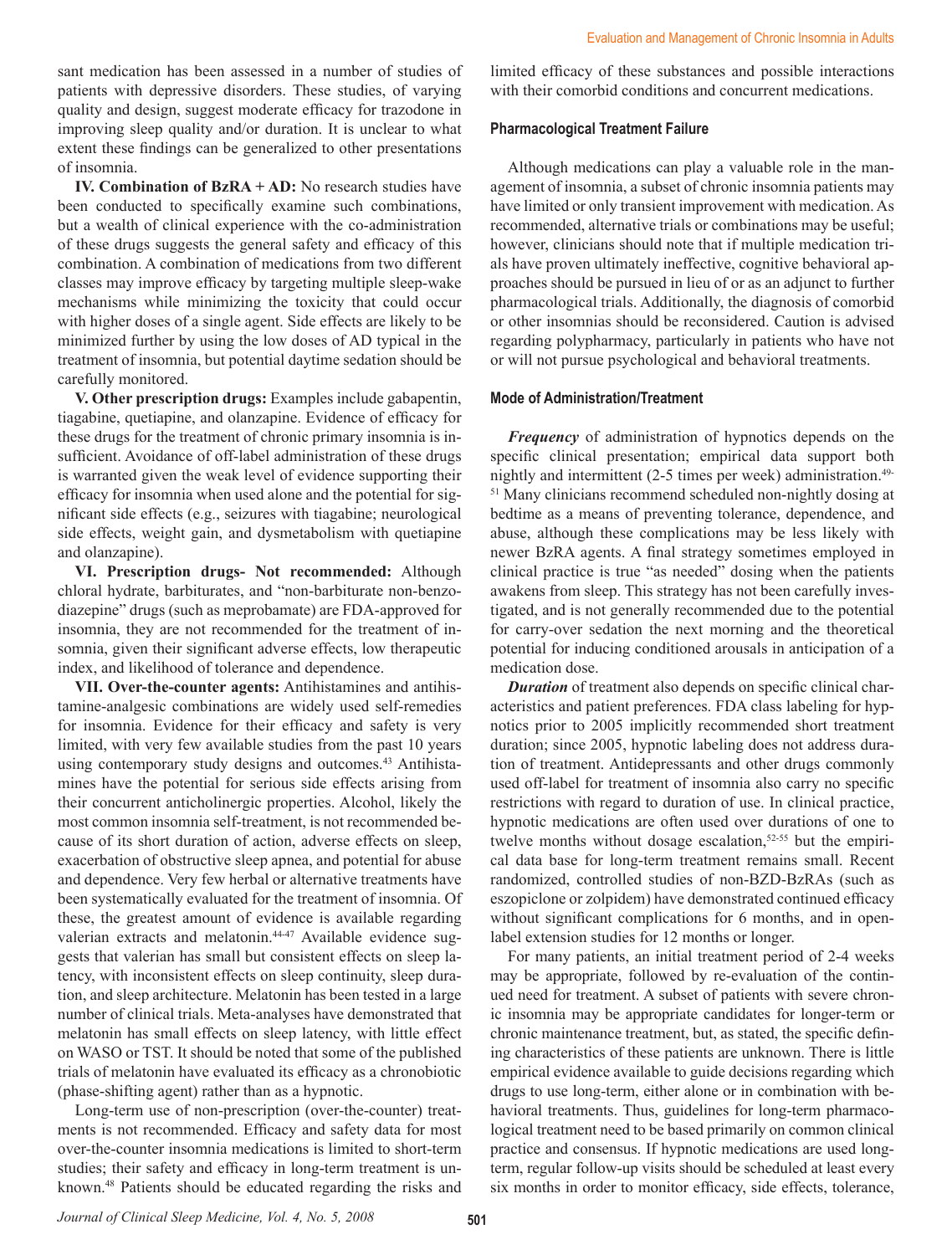and abuse/misuse of medications. Periodic attempts to reduce the frequency and dose in order to minimize side effects and determine the lowest effective dose may be indicated.

*On discontinuation* of hypnotic medication after more than a few days' use, rebound insomnia (worsening of symptoms with dose reduction, typically lasting 1-3 days), potential physical as well as psychological withdrawal effects, and recurrence of insomnia may all occur.<sup>56</sup> Rebound insomnia and withdrawal can be minimized by gradually tapering both the dose and frequency of administration.<sup>57</sup> In general, the dose should be lowered by the smallest increment possible in successive steps of at least several days' duration. Tapering the frequency of administration (such as every other or every third night) has also been shown to minimize rebound effects. Successful tapering may require several weeks to months. As noted elsewhere, tapering and discontinuation of hypnotic medication is facilitated by concurrent application of cognitive-behavioral therapies, which increase rates of successful discontinuation and duration of abstinence.<sup>58,59</sup>

## **Pharmacotherapy for Specific Populations**

The guidelines presented are generally appropriate for *older adults* as well as younger adults. However, lower doses of all agents (with the exception of ramelteon) may be required in older adults, and the potential for side-effects and drug-drug interactions should be carefully considered.<sup>60-62</sup> The above guidelines are likely to be appropriate for *older adolescents* as well, but very little empirical data is available to support any exclusive treatment approach in this age group. The treatment of *insomnia comorbid with depression or anxiety disorders* should follow the same general outline presented above. However, concurrent treatment with an antidepressant medication at recommended doses, or an efficacious psychotherapy for the comorbid condition, is required. Both BzRAs and low-dose sedating ADs have been evaluated as adjunctive agents to other full-dose antidepressants for treatment of comorbid insomnia in patients with depression.<sup>63,64</sup> If a sedating antidepressant drug is used as monotherapy for a patient with comorbid depression and insomnia, the dose should be that recommended for treatment of depression. In many cases, this dose will be higher than the typical dose used to treat insomnia alone. Quetiapine or olanzapine may be specifically useful in individuals with bipolar disorder or severe anxiety disorders. In a similar fashion, treatment of *insomnia comorbid with a chronic pain disorder* should follow the general treatment outline presented above. In some cases, medications such as gabapentin or pregabalin may be appropriately used at an earlier stage. Concurrent treatment with a longer-acting analgesic medication near bedtime may also be useful, although narcotic analgesics may disrupt sleep continuity in some patients. Furthermore, patients with comorbid insomnia may benefit from behavioral and psychological treatments or combined therapies, in addition to treatment of the associated condition.

## **Combined Therapy for Insomnia**

Hypnotic medications are efficacious as short-term treatment for insomnia, and more recent evidence suggests that benzodiazepine and BzRA hypnotics may maintain effectiveness over

the longer term without significant complications. These facts, however, do not provide the clinician with a clear set of practice standards, particularly when it comes to sequencing or combination of therapies. The literature that has examined the issue of individual pharmacotherapy or cognitive behavioral treatment versus a combination of these approaches demonstrates that short-term pharmacological treatments alone are effective during the course of treatment for chronic insomnia but do not provide sustained improvement following discontinuation,<sup>65,66</sup> whereas cognitive behavioral treatments produce significant improvement of chronic insomnia in the short-term, and these improvements appear sustained at follow-up for up to two years.<sup>67</sup> Studies of combined treatment show mixed and inconclusive results. Taken as a whole, these investigations do not demonstrate a clear advantage for combined treatment over cognitive behavioral treatment alone.<sup>65,66,68-70</sup>

### **Disclosure Statement**

This was not an industry supported study. Dr. Buysse has consulted to and/or been on the advisory board of Actelion, Arena, Cephalon, Eli Lilly, GlaxoSmithKline, Merck, Neurocrine, Neurogen, Pfizer, Respironics, Sanofi-Aventis, Sepracor, Servier, Somnus Therapeutics, Stress Eraser, Takeda, and Transcept Pharmaceuticals. The other authors have indicated no financial conflicts of interest.

### **REFERENCES**

- 1. American Academy of Sleep Medicine. International classification of sleep disorders, 2nd ed.: diagnostic and coding manual. Westchester, IL: American Academy of Sleep Medicine, 2005.
- 2. Littner M, Hirshkowitz M, Kramer M; Standards of Practice Committee of the American Academy of Sleep Medicine. Practice parameters for using polysomnography to evaluate insomnia: an update for 2002. Sleep 2003;26:754-60.
- 3. Littner M, Kushida C, Wise M, et al. Standards of Practice Committee of the American Academy of Sleep Medicine. Practice parameters for clinical use of the multiple sleep latency test and the maintenance of wakefulness test. Sleep 2005;28:113-21.
- 4. Chesson AL Jr, Anderson WM, Littner M, et al. Practice parameters for the nonpharmacologic treatment of chronic insomnia. An American Academy of Sleep Medicine report. Standards of Practice Committee of the American Academy of Sleep Medicine. Sleep 1999;22:1128-33.
- 5. Morgenthaler T, Kramer M, Alessi C, et al. Practice parameters for the psychological and behavioral treatment of insomnia: an update. An American Academy of Sleep Medicine report. Sleep 2006;29:1415-9.
- Morgenthaler T, Alessi C, Friedman L, et al. Practice parameters for the use of actigraphy in the assessment of sleep and sleep disorders: an update for 2007. Sleep 2007;30:519-29.
- 7. Sackett DL. Rules of evidence and clinical recommendations for the management of patients. Can J Cardiol 1993;9:487-9.
- 8. Johnson E. Epidemiology of insomnia: from adolescence to old age. Sleep Med Clin 2006;1:305-17.
- 9. Kryger M. The burden of chronic insomnia on society: awakening insomnia management. Presented at: 20th Anniversary Meeting of APSS, 2006, Salt Lake City, UT
- 10. Ancoli-Israel S, Roth T. Characteristics of insomnia in the United States: results of the 1991 National Sleep Foundation Survey. Sleep 1999;22:S347-53.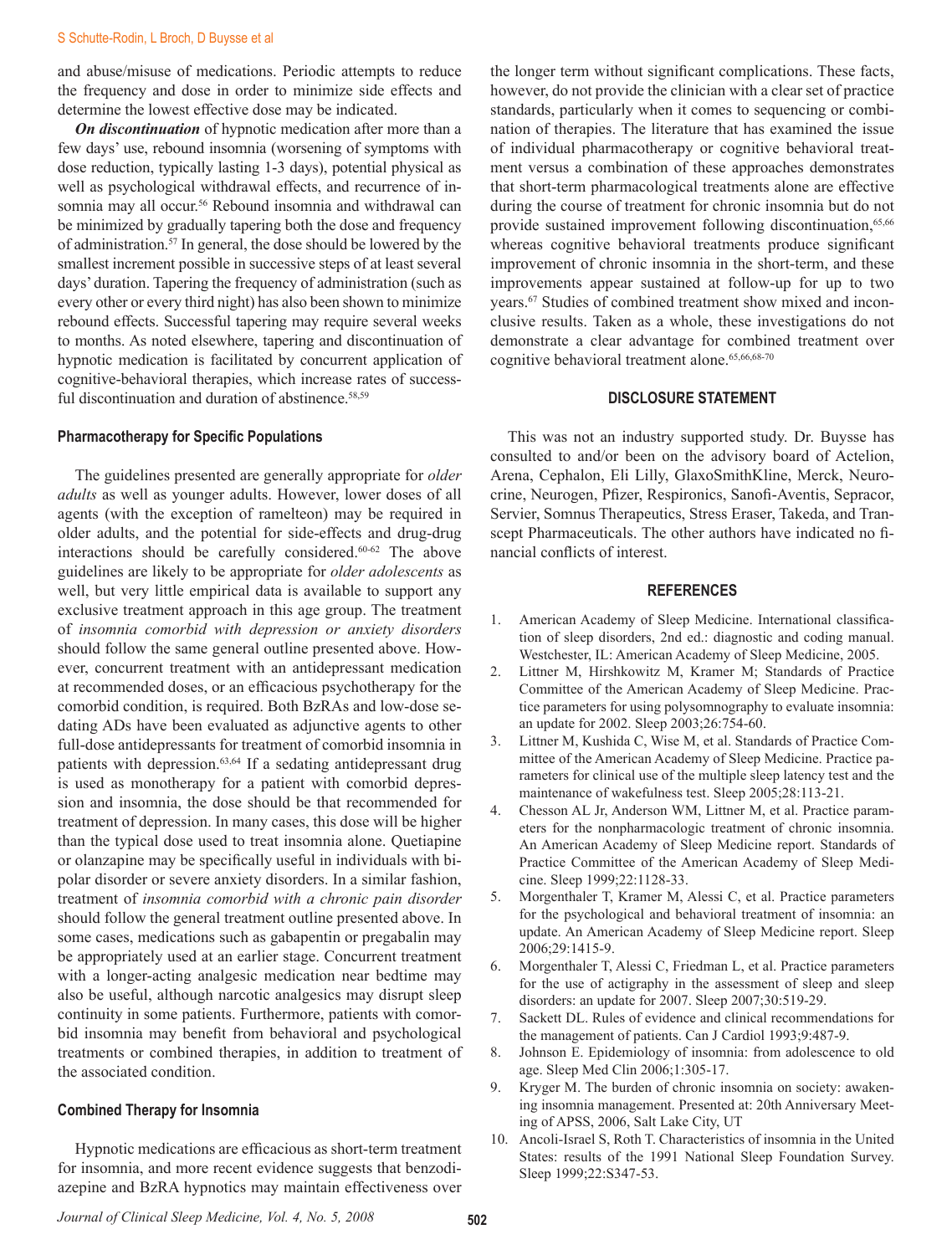#### Evaluation and Management of Chronic Insomnia in Adults

- 11. Taylor D, Mallory LJ, Lichstein KL, et al. Comorbidity of chronic insomnia with medical problems. Sleep 2007;30:213-8.
- 12. Benca R, Ancoli-Israel S, Moldofsky H. Special considerations in insomnia diagnosis and management: depressed, elderly, and chronic pain populations. J Clin Psychiatry 2004;65:S26-S35.
- 13. Ohayon M. Epidemiology of insomnia: what we know and what we still need to learn. Sleep Med Rev 2002;6:97-111.
- 14. Morin C, LeBlanc M, Daley M, Gregoire JP, Merette C. Epidemiology of insomnia: prevalence, self-help treatments, consultations, and determinants of help-seeking behaviors. Sleep Med 2006;7:123-30.
- 15. Perlis M, Smith MT, Pigeon WR. Etiology and pathophysiology of insomnia. In: Kryger MH, Roth T, Dement WC, eds. Principles and practice of sleep medicine, 4th ed. Philadelphia: Elsevier Saunders, 2005:714-25.
- 16. Perlis M, Giles DE, Mendelson WB, Bootzin RR, Wyatt JK. Psychophysiological insomnia: the behavioural model and a neurocognitive perspective. J Sleep Res 1997;6:179-88.
- 17. Spielman A, Caruso L, Glovinsky P. A behavioral perspective on insomnia treatment. Psychiatr Clinic North Am 1987;10:541-53.
- 18. Harvey A. A cognitive model of insomnia. Behav Res Ther 2002;40:869-93.
- 19. Lichstein K, Durrence HH, Taylor DJ, et al. Quantitative criteria for insomnia. Behav Res Ther 2003;41:427-45.
- 20. Edinger J, Bonnet MH, Bootzin RR, et al. Derivation of research diagnostic criteria for insomnia: Report of an American Academy of Sleep Medicine Work Group. Sleep 2004;27:1567-96.
- 21. Sateia M, Doghramji K, Hauri PJ, et al. Evaluation of chronic insomnia. Sleep 2000;23:243-308.
- 22. Spielman A, Yang CM, Glovinsky PG. Assessment techniques for insomnia. In: Kryger MH, Roth T, Dement WC, eds. Principles and practice of sleep medicine, 4th ed. Philadelphia: Elsevier Saunders, 2005.
- 23. Todd Arnedt J, Conroy D, Aloia M. Evaluation of insomnia patients. Sleep Med Clin 2006;1:319-32.
- 24. Hauri PJ. Consulting about insomnia: a method and some preliminary data. Sleep 1993;16:344-50.
- 25. Leger D, Guilleminault C, Bader G, Levy E, Paillard, M. Medical and socio-professional impact of insomnia. Sleep 2002;25:625-9.
- 26. Léger D, Massuel MA, Metlaine A; SISYPHE Study Group. Professional correlates of insomnia [see comment]. Sleep 2006;29:171-8.
- 27. Taylor D, Lichstein KL, Durrence HH. Insomnia as a health risk factor. Behav Sleep Med 2003;1:227-47.
- 28. National Institutes of Health. National Institutes of Health State of the Science Conference statement on Manifestations and Management of Chronic Insomnia in Adults, June 13-15, 2005. Sleep 2005;28:1049-57.
- 29. Lichstein KL, Wilson NM, Johnson CT. Psychological treatment of secondary insomnia. Psychol Aging 2000;15:232-40.
- 30. American Academy of Sleep Medicine. Certified behavioral sleep medicine specialists. http://www.aasmnet.org/BSMSpecialists. aspx. 2007.
- 31. American Academy of Sleep Medicine. Centers for Sleep Medicine. http://www.sleepcenters.org/. 2007.
- 32. Holbrook AM, Crowther R, Lotter A, Cheng C, King D. Metaanalysis of benzodiazepine use in the treatment of insomnia. CMAJ 2000;162:225-33.
- 33. Holbrook A, Crowther R, Lotter A, Endeshaw Y. The role of benzodiazepines in the treatment of insomnia: meta-analysis of benzodiazepine use in the treatment of insomnia. J Am Geriatr Soc 2001;49:824-6.
- 34. Nowell P, Mazumdar S, Buysse DJ, et al. Benzodiazepines and zolpidem for chronic insomnia: A meta-analysis of treatment efficacy. JAMA 1997;278:2170-7.
- 35. Erman M, Seiden D, Zammit G, Sainati S, Zhang J. An efficacy, safety, and dose-response study of Ramelteon in patients with chronic primary insomnia. Sleep Med 2006;7:17-24.
- 36. Roth T, Stubbs C, Walsh JK, et al. Ramelteon (TAK-375), a selective MT1/MT2-receptor agonist, reduces latency to persistent sleep in a model of transient insomnia related to a novel sleep environment. Sleep 2005;28:303-7.
- 37. Barbera J, Shapiro C. Benefit-risk assessment of zaleplon in the treatment of insomnia. Drug Saf 2005;28:301-18.
- 38. Hajak G, RodenbeckA, Voderholzer U, et al. Doxepin in the treatment of primary insomnia: a placebo-controlled, double-blind, polysomnographic study. J Clin Psychiatry 2001;62:453-63.
- 39. Riemann D, Voderholzer, U, Cohrs S, et al. Trimipramine in primary insomnia: results of a polysomnographic double-blind controlled study. Pharmacopsychiatry 2002;35:165-74.
- 40. Mendelson W. A review of the evidence for the efficacy and safety of trazodone in insomnia. J Clin Psychiatry 2005;66:469-76.
- 41. Walsh J, Erman M, Erwin CW, et al. Subjective hypnotic efficacy of trazodone and zolpidem in DSMIII-R primary insomnia. Hum Psychopharmacol 1998;13:191-8.
- 42. Winokur A, DeMartinis NA 3rd, McNally DP, Gary EM, Cormier JL, Gary KA. Comparative effects of mirtazapine and fluoxetine on sleep physiology measures with major depression and insomnia. J Clin Psychiatry 2003;64:1224-9.
- 43. Morin CM, Koetter U, Bastien C, Ware JC, Wooten V. Valerian-hops combination and diphenhydramine for treating insomnia: a randomized placebo-controlled clinical trial. Sleep 2005;28:1465-71.
- 44. Bent S, Padula A, Moore D, et al. Valerian for sleep: a systematic review and meta-analysis. Am J Med 2006;119:1005-12.
- 45. Brzezinski A, Vangel MG, Wurtman RJ, et al. Effects of exogenous melatonin on sleep: a meta-analysis. Sleep Med Rev 2005;6:41-50.
- 46. Buscemi N, Vandermeer B, Hooton N, et al. The efficacy and safety of exogenous melatonin for primary sleep disorders: a meta-analysis. J Gen Intern Med 2005;20:1151-8.
- 47. Wheatley D. Kava and valerian in the treatment of stress-induced insomnia. Phytother Res 2001;15:549-51.
- 48. Meoli A, Rosen C, Kristo D, et al. Oral nonprescription treatment for insomnia: an evaluation of products with limited evidence. J Clin Sleep Med 2005;1:173-87.
- 49. Perlis ML, McCall WV, Krystal AD, Walsh JK. Long-term, nonnightly administration of zolpidem in the treatment of patients with primary insomnia. J Clin Psychiatry 2004;65:1128-37.
- 50. Hajak G, Cluydts R, Declerck A, et al. Continuous versus nonnightly use of zolpidem in chronic insomnia: results of a largescale, double-blind, randomized, outpatient study. Int Clin Psychopharmacol 2002;17:9-17.
- 51. Walsh J, Roth T, Randazzo A, et al. Eight weeks of non-nightly use of zolpidem for primary insomnia. Sleep 2000;28:1087-96.
- 52. Krystal A, Walsh JK, Laska E et al. Sustained efficacy of eszopiclone over 6 months of nightly treatment: results of a randomized, double-blind, placebo-controlled study in adults with chronic insomnia. Sleep 2003;26:793-9.
- 53. Roth T, Walsh JK, Krystal A, Wessel T, Roehrs TA. An evaluation of the efficacy and safety of eszopiclone over 12 months in patients with chronic primary insomnia. Sleep Med 2005;6:487-95.
- 54. Ancoli-Israel S, Richardson GS, Mangano RM, Jenkins L, Hall P, Jones WS. Long-term use of sedative hypnotics in older patients with insomnia. Sleep Med 2005;6:107-13.
- 55. Ohayon M, Caulet M, Arbus L, et al. Are prescribed medications effective in the treatment of insomnia complaints? J Psychosom Res 1999;47:359-68.
- 56. Merlotti L, Roehrs T, Zorick F, Roth T. Rebound insomnia: duration of use and individual differences. J Clin Psychopharmacol 1991;11:368-73.